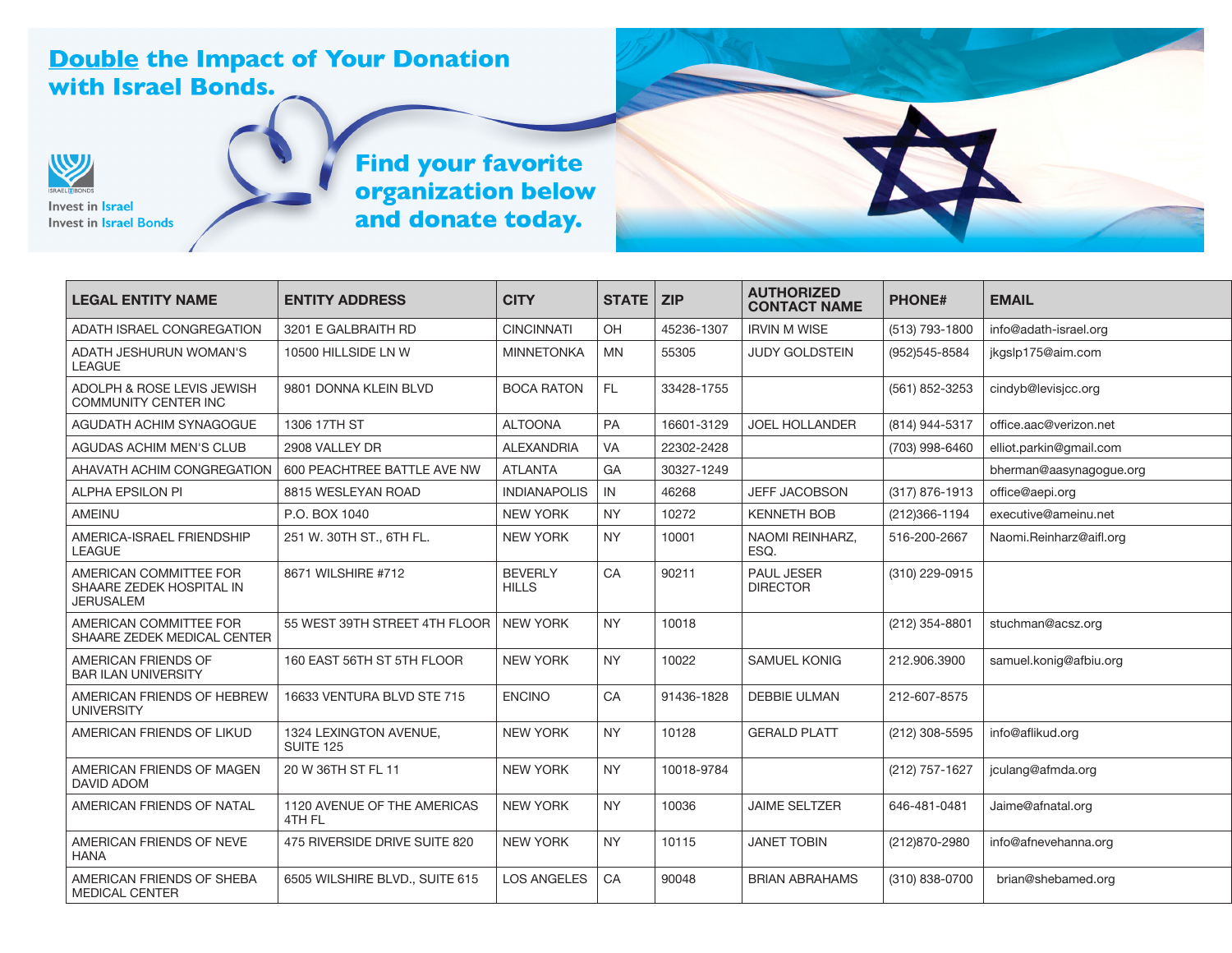|                      | <b>LEGAL ENTITY NAME</b>                                   | <b>ENTITY ADDRESS</b>                      | <b>CITY</b>                      | STATE   ZIP |            | <b>AUTHORIZED</b><br><b>CONTACT NAME</b> | <b>PHONE#</b>    | <b>EMAIL</b>                        |
|----------------------|------------------------------------------------------------|--------------------------------------------|----------------------------------|-------------|------------|------------------------------------------|------------------|-------------------------------------|
|                      | AMERICAN FRIENDS OF<br>SHENKAR INC.                        | 1460 BROADWAY (AT WeWork)                  | <b>NEW YORK</b>                  | <b>NY</b>   | 10036      | <b>LYNDA KRAAR</b>                       | 647-295-9632     | friends@shenkar.ac.il               |
|                      | AMERICAN FRIENDS OF SOROKA<br><b>MEDICAL CENTER INC</b>    | 47 HAVERFORD AVE                           | <b>SCARSDALE</b>                 | <b>NY</b>   | 10583      | RACHEL HEISLER<br><b>SHEINFELD</b>       | 914-725-9070     | rachel@soroka.org                   |
|                      | AMERICAN FRIENDS OF THE<br><b>HEBREW UNIVERSITY INC</b>    | 199 WATER ST 11TH FLOOR                    | <b>NEW YORK</b>                  | <b>NY</b>   | 10038      |                                          | (212) 607-8575   | jayrothkopf@afhu.org                |
|                      | AMERICAN FRIENDS OF THE PERES<br>INSTITUTE FOR PEACE, INC. | 1800 NORTH BAYSHORE DRIVE<br>APT #407      | <b>MIAMI</b>                     | FL.         | 33132      | MR. SAUL KRAVEC                          | (305) 373-9102   | rafaelkravec@gmail.com              |
| <b>COLLEGE SERVE</b> | AMERICAN FRIENDS OF UNIT 669<br>(AFU669)                   | 35 CROSSBROOK ROAD                         | <b>LIVINGSTON</b>                | <b>NJ</b>   | 07039      | <b>AMIT SHUKER</b>                       | (908) 906-5712   | info@afu669.org, bar@afu669.org     |
|                      | AMERICAN ISRAEL PUBLIC<br>AFFAIRS COMMITTEE                | 251 H STREET NW                            | <b>WASHINGTON</b>                | DC          | 20001      | <b>BETSY BERNS KORN</b>                  | (202) 639-5200   | membership@aipac.org                |
|                      | AMERICAN JEWISH COMMITTEE                                  | 165 E 56TH ST                              | NEW YORK                         | <b>NY</b>   | 10022-2709 |                                          | (212) 891-1473   |                                     |
| ▓                    | AMERICAN JEWISH CONGRESS                                   | 191 MONTAUK HIGHWAY,<br><b>SOUTHAMPTON</b> | <b>WATER MILL</b>                | <b>NY</b>   | 11976      | <b>AKRI CIPA</b>                         | 212-879-4500     | leadership@ajcongress.org           |
|                      | AMERICAN JEWISH JOINT<br><b>DISTRIBUTION COMMITTEE</b>     | 220 E 42ND ST                              | <b>NEW YORK</b>                  | <b>NY</b>   | 10017      | <b>MARK SISISKY</b>                      | (212)687-6200    | info@jdc.org                        |
|                      | AMERICAN SEPHARDI<br><b>FEDERATION</b>                     | 15 WEST 16TH STREET                        | <b>NEW YORK</b>                  | <b>NY</b>   | 10011      | DAVID E.R.<br><b>DANGOOR</b>             | (212) 294-8350   | info@americansephardifederation.org |
|                      | AMERICAN TECHNION SOCIETY                                  | 55 EAST 59TH ST 14TH FLOOR                 | <b>NEW YORK</b>                  | <b>NY</b>   | 10022      | <b>ANITA ENRIQUEZ</b>                    | (212)407-6357    | anita@ats.org                       |
|                      | AMERICAN SOCIETY FOR YAD<br><b>VASHEM</b>                  | 500 5TH AVE SUITE E4200                    | <b>NEW YORK</b>                  | <b>NY</b>   | 10110      | <b>ZOYA PISARENKO</b>                    | (212) 220 - 4304 | zp@yadvashemusa.org                 |
|                      | AMERICAN ZIONIST MOVEMENT                                  | 40 WALL STREET, 7TH FL                     | <b>NEW YORK</b>                  | <b>NY</b>   | 10005      | RICHARD D<br><b>HEIDEMAN</b>             | (212) 318-6100   | azm@azm.org                         |
|                      | AMERICANS FOR PEACE NOW                                    | 2100 M STREET, NW SUITE 619                | <b>WASHINGTON</b>                | DC          | 20037      | <b>JAMES KLUTNICK</b>                    | (202) 408-9898   | apndc@peacenow.org                  |
|                      | <b>AMIT</b>                                                | 817 BROADWAY                               | <b>NEW YORK</b>                  | <b>NY</b>   | 10003      | <b>AUDREY</b><br><b>TRACHTMAN</b>        | (212) 477-4720   | info@amitchildren.org               |
|                      | ANSHE CHESED FAIRMOUNT<br>TEMPLE BROTHERHOOD               | 23737 FAIRMOUNT BLVD                       | <b>CLEVELAND</b>                 | OH          | 44122      |                                          | (216) 464-1330   | YOUNGBOB12@GMAIL.COM                |
|                      | ANSHE EMETH MEMORIAL<br><b>TEMPLE</b>                      | 222 LIVINGSTON AVE                         | <b>NEW BRUNS-</b><br><b>WICK</b> | <b>NJ</b>   | 08901-3061 | <b>HEATHER KIBEL</b>                     | (732)545-6484    | exec@aemt.info                      |
|                      | ANSHEI EMUNA CONGREGATION<br><b>INC</b>                    | 16189 JOG RD                               | <b>DELRAY</b><br><b>BEACH</b>    | FL.         | 33446-2320 |                                          | (561)865-2286    | stevenb763@gmail.com                |
|                      | ANSHEI SPHARD BETH EL EMETH<br><b>SISTERHOOD</b>           | 120 E YATES RD N                           | <b>MEMPHIS</b>                   | TN          | 38120-2017 | PATTI ELSTER                             | 901-682-1611     | pelster1@comcast.net                |
|                      | <b>ANTI-DEFAMATION LEAGUE</b>                              | 605 THIRD AVENUE                           | NEW YORK                         | <b>NY</b>   | 10158      | ESTA GORDOM                              | (212) 885-7700   |                                     |
|                      | ANTI-DEFAMATION LEAGUE                                     | 1100 CONNECTICUT AVE NW<br><b>STE 1020</b> | WASHINGTON                       | DC          | 20036-4144 |                                          | (212) 885-7843   |                                     |
|                      | <b>ARZA</b>                                                | 633 THIRD AVENUE, 6TH FLOOR                | NEW YORK                         | <b>NY</b>   | 10017      | <b>RABBI BENNETT</b><br><b>MILLER</b>    | (212) 650-4280   | arza@arza.org                       |
|                      | AVENTURA TURNBERRY JEWISH<br><b>CENTER BETH JACOB</b>      | 20400 NE 30TH AVE                          | AVENTURA                         | FL.         | 33180-1566 |                                          | (305) 937-1880   | samatbenz@aol.com                   |
|                      | BENDER JCC OF GREATER<br><b>WASHINGTON</b>                 | 6125 MONTROSE RD                           | <b>ROCKVILLE</b>                 | <b>MD</b>   | 20852      |                                          | (301) 881-0100   |                                     |
|                      | BETH EL CONGREGATION                                       | 1118 W GLENDALE AVE                        | <b>PHOENIX</b>                   | AZ          | 85021-8635 |                                          | (602)444-3359    |                                     |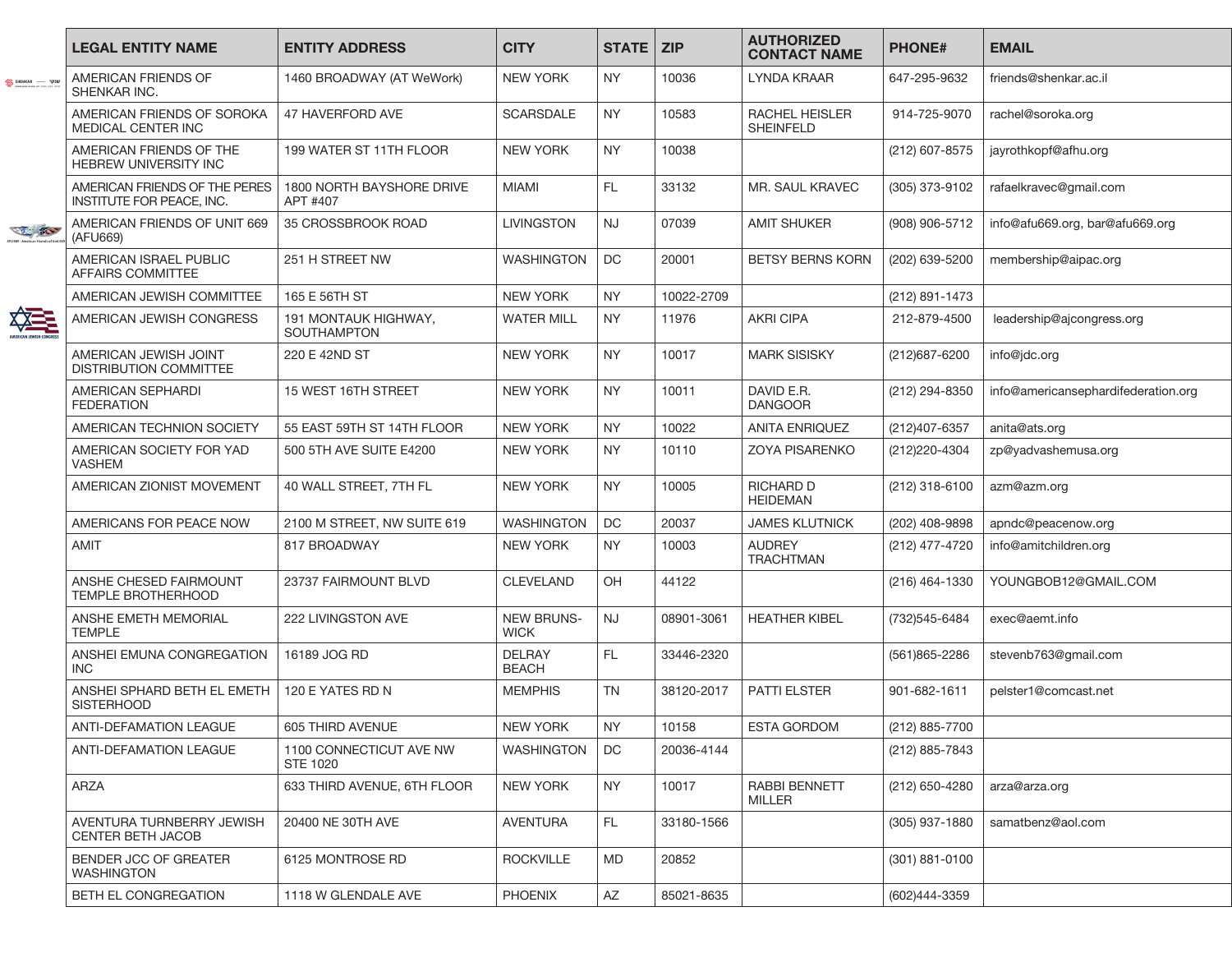| <b>LEGAL ENTITY NAME</b>                                            | <b>ENTITY ADDRESS</b>                          | <b>CITY</b>                    | <b>STATE   ZIP</b> |            | <b>AUTHORIZED</b><br><b>CONTACT NAME</b> | <b>PHONE#</b>     | <b>EMAIL</b>                         |
|---------------------------------------------------------------------|------------------------------------------------|--------------------------------|--------------------|------------|------------------------------------------|-------------------|--------------------------------------|
| BETH EL CONGREGATION OF<br>THE SOUTH HILLS ENDOWMENT<br><b>FUND</b> | 1900 COCHRAN RD                                | <b>PITTSBURGH</b>              | PA                 | 15220-1101 | <b>STEVEN HECHT</b>                      |                   |                                      |
| BETH EL SISTERHOOD                                                  | ATTN TREASURER 8101 PARK<br><b>HEIGHTS AVE</b> | <b>BALTIMORE</b>               | <b>MD</b>          | 21208-1714 |                                          |                   |                                      |
| BETH EL SYNAGOGUE                                                   | HOSPITAL DRIVE PO BOX 568                      | ST JOHNS-<br><b>BURY</b>       | <b>VT</b>          | 05819      | RACHEL GILBERT                           | (802)626-4565     | raygilbert78@gmail.com               |
| BETH EL SYNAGOGUE<br><b>ENDOWMENT FUND</b>                          | C/O MORGAN STANLEY 1 PENN<br>PLAZA 43RD FL     | <b>NEW YORK</b>                | NY.                | 10119      | JOE GAMMORATI                            | (914) 235-2700    | ovogel@bethelnr.org                  |
| BETH HAMEDRASH HAGODOL<br>BETH JACOB CONGREGATION                   | 810 5TH AVE                                    | <b>PITTSBURGH</b>              | PA                 | 15219-4701 | <b>IRA MICHAEL FRANK</b>                 | 412-471-4443      |                                      |
| BETH HILLEL BNAI EMUNAH<br><b>SISTERHOOD</b>                        | 3220 BIG TREE LN                               | <b>WILMETTE</b>                | IL.                | 60091-2906 | <b>AILEEN PRIMACK</b>                    | (847) 256-1213    | aeprimack@sbcglobal.net              |
| BETH JACOB CONGREGATION                                             | 9030 W OLYMPIC BLVD                            | <b>BEVERLY</b><br><b>HILLS</b> | CA                 | 90211-3540 |                                          | (310) 278-1911    | allen@bethjacob.org                  |
| BETH SHALOM SYNAGOGUE                                               | 5827 N TRENHOLM RD                             | <b>COLUMBIA</b>                | <b>SC</b>          | 29206      | <b>BARRY LABAN</b>                       | (803) 782 - 2500  | Harold.Friedman@uscmed.edu           |
| <b>BETH SHOLOM CONGREGATION</b>                                     | 8231 OLD YORK RD                               | <b>ELKINS PARK</b>             | <b>PA</b>          | 19027-1513 |                                          | (215) 887-1342    | sweinberg@bethsholomcongregation.org |
| BETH SHOLOM MEN'S CLUB                                              | 8231 OLD YORK RD                               | <b>ELKINS PARK</b>             | <b>PA</b>          | 19027-1513 | <b>STEVEN PILCHIK</b>                    | (267) 738-0202    | mensclub@bethsholomcongregation.org  |
| <b>BETH TFILOH CONGREGATION</b>                                     | 3300 OLD COURT RD                              | <b>BALTIMORE</b>               | <b>MD</b>          | 21208      | <b>MANDI MILLER</b>                      |                   |                                      |
| BETH TFILOH SISTERHOOD                                              | 3300 OLD COURT RD                              | <b>BALTIMORE</b>               | <b>MD</b>          | 21208      | <b>JUDY WERNER</b>                       | (410) 484-4648    | candj1965@yahoo.com                  |
| BETH TORAH ADATH YESHURUN<br><b>ENDOWMENT FUND</b>                  | 20350 NE 26TH AVE                              | MIAMI                          | FL.                | 33180-1136 |                                          |                   | tsmolken@btbrc.org                   |
| <b>BIRTHRIGHT ISRAEL</b><br><b>FOUNDATION</b>                       | PO BOX 67063                                   | <b>NEWARK</b>                  | <b>NJ</b>          | 07101-8082 |                                          | 212-457-0042      |                                      |
| <b>BNAI BRITH HARVEST LODGE</b><br>1330                             | 40 EXCHANGE PL STE 1602                        | <b>NEW YORK</b>                | <b>NY</b>          | 10005      | MICHAEL GOLDFINE                         | (212)714-6655     | michael@goldfinecpa.com              |
| <b>B'NAI B'RITH INTERNATIONAL</b>                                   | 1120 20TH STREET, NW,<br><b>SUITE 300 N</b>    | <b>WASHINGTON</b>              | <b>DC</b>          | 20036      | <b>CHARLES KAUFMAN</b>                   | (202) 857-6600    | cca@bnaibrith.org                    |
| <b>BNAI DAVID JUDEA</b><br><b>CONGREGATION</b>                      | 8906 W PICO BLVD                               | <b>LOS ANGELES</b>             | CA                 | 90035-3304 |                                          | (310) 276-9269    | bdj@bnaidavid.com                    |
| <b>B'NAI ISRAEL CONGREGATION</b>                                    | 6301 MONTROSE ROAD                             | <b>ROCKVILLE</b>               | <b>MD</b>          | 20852      | <b>HAL J OSSMAN</b>                      | $(301)881 - 6550$ | hossman@bnaiisraelcong.org           |
| <b>B'NAI ISRAEL SYNAGOGUE</b>                                       | 1829 N 9TH AVE                                 | <b>PENSACOLA</b>               | FL.                | 32503      |                                          |                   | richardhaller@hotmail.com            |
| B'NAI JEHOSHUA BETH ELOHIM<br><b>SISTERHOOD</b>                     | 1201 LAKE COOK RD                              | DEERFIELD                      | IL.                | 60015      |                                          | (847) 692-5112    | kathyleonard2015@gmail.com           |
| <b>B'NAI JESHURUN</b><br>CONGREGATION                               | 27501 FAIRMOUNT BLVD                           | PEPPER PIKE                    | <b>OH</b>          | 44124-4609 | <b>EXECUTIVE</b><br><b>DIRECTOR</b>      | (216)831-6555     | marcystahm@bnaijeshurun.org          |
| B'NAI JESHURUN MEN'S CLUB                                           | 27501 FAIRMOUNT BLVD                           | <b>CLEVELAND</b>               | OH                 | 44124-4609 |                                          | (216) 831-6555    |                                      |
| B'NAI JESHURUN SISTERHOOD                                           | 27501 FAIRMOUNT BLVD                           | CLEVELAND                      | OH                 | 44124-4609 |                                          | (216)831-6555     | snash@wlsstamping.com                |
| B'NAI TIKVAH ENDOWMENT<br><b>FUND</b>                               | 1301 WASHINGTON ST                             | CANTON                         | <b>MA</b>          | 02021-2141 |                                          |                   |                                      |
| <b>B'NAI TORAH CONGREGATION</b>                                     | 6261 SW 18TH ST                                | <b>BOCA RATON</b>              | FL.                | 33433-7146 |                                          | (561) 392-8566    | sam.hitner@bnai-torah.org            |
| <b>B'NAI TORAH FOUNDATION</b>                                       | 6261 SW 18TH ST                                | <b>BOCA RATON</b>              | FL.                | 33433-7146 |                                          | (561) 392-8566    | sam.hitner@bnai-torah.org            |
| B'NAI ZEDEK CEMETERY<br><b>ASSOCIATION</b>                          | 2615 N MAIN ST                                 | <b>RACINE</b>                  | WI                 | 53402      | NATALIE CHULEW                           | (262)880-6822     | chulewnatalie@gmail.com              |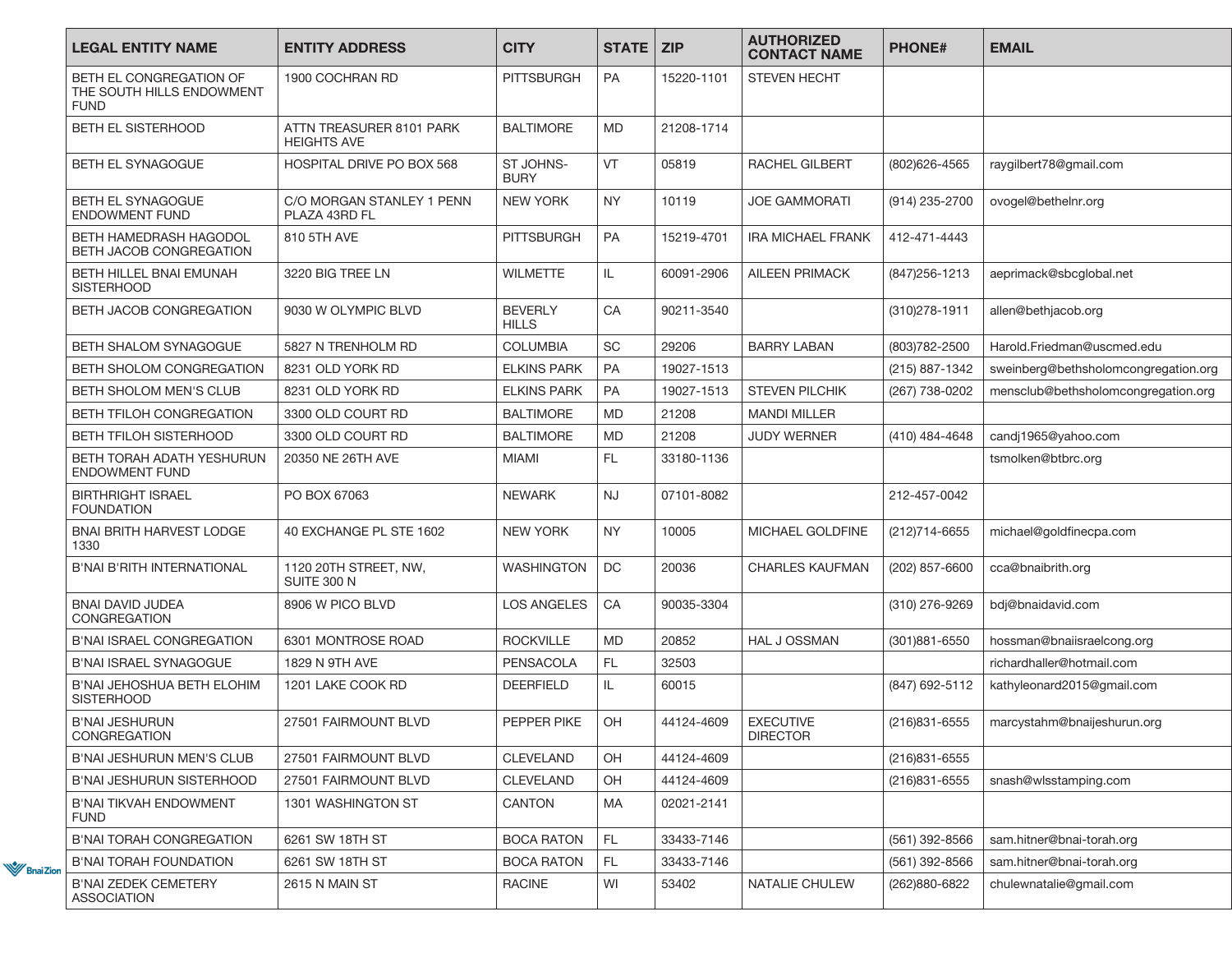| <b>LEGAL ENTITY NAME</b>                                                  | <b>ENTITY ADDRESS</b>                     | <b>CITY</b>                     | <b>STATE</b> | <b>ZIP</b> | <b>AUTHORIZED</b><br><b>CONTACT NAME</b> | <b>PHONE#</b>        | <b>EMAIL</b>                         |
|---------------------------------------------------------------------------|-------------------------------------------|---------------------------------|--------------|------------|------------------------------------------|----------------------|--------------------------------------|
| <b>B'NAI ZION</b>                                                         | 1430 BROADWAY, SUITE 1804                 | <b>NEW YORK</b>                 | <b>NY</b>    | 10017      | STEPHEN SAVIYSKY                         | (212) 725-1211       | info@bnaizion.org                    |
| <b>BRIDGES FOR PEACE INC</b>                                              | PO BOX 410037 5995 N WICKHAM<br><b>RD</b> | <b>MELBOURNE</b>                | FL.          | 32941-0037 |                                          |                      |                                      |
| BRITH SHOLOM CENTER OF<br><b>VIRGINIA INC</b>                             | 3220 SILVER SANDS CIR #100                | <b>VIRGINIA</b><br><b>BEACH</b> | <b>VA</b>    | 23451      | <b>JERRY SANDLER</b>                     | (757)481-2036        | jerrysandler@cox.net                 |
| BROTHERHOOD OF TEMPLE<br><b>ISRAEL OF NEW ROCHELLE</b>                    | 1000 PINEBROOK BLVD                       | NEW RO-<br><b>CHELLE</b>        | <b>NY</b>    | 10804-1806 |                                          | $(914)235 - 1800$    | mikenmay@aol.com                     |
| <b>BURIAL GROUNDS COMMITTEE</b><br>ORDER SONS OF ZION CAMPS<br><b>INC</b> | 1430 BROADWAY #1804                       | <b>NEW YORK</b>                 | <b>NY</b>    | 10018      |                                          | 212 725 1211         | cheryl.bier@braizion.org             |
| CAA ENDOWMENT FUND INC                                                    | 16550 HUEBNER RD                          | <b>SAN ANTONIO</b>              | <b>TX</b>    | 78248      | <b>MIKE KELNE</b>                        | (210) 287-9055       |                                      |
| <b>CAMERA</b>                                                             | PO BOX 35040                              | <b>BOSTON</b>                   | <b>MA</b>    | 02135      | <b>GEORGE VIOLIN</b>                     | (617) 789-3672       | feedback@camera.org                  |
| CAMP RAMAH IN THE POCONOS                                                 | 2100 ARCH STREET                          | PHILADELPHIA                    | PA           | 19103      |                                          | (215) 885-8556       | marlas@ramahpoconos.org              |
| CAMP YOUNG JUDAEA INC                                                     | 5410 BELLAIRE BLVD #207                   | <b>BELLAIRE</b>                 | <b>TX</b>    | 77401      | <b>FRANK SILBERLICHT</b>                 | (713) 723-8349       | frank@cyjtexas.org                   |
| <b>CANTORS ASSEMBLY</b>                                                   | 55 SOUTH MILLER ROAD,<br><b>SUITE 201</b> | <b>FAIRLAWN</b>                 | OH           | 44333      | <b>CANTOR DAVID LIPP</b>                 | (330) 864-8533       | CAOffice@aol.com                     |
| <b>CENTER FOR JEWISH</b><br><b>EDUCATION INC</b>                          | 5708 PARK HEIGHTS AVE                     | <b>BALTIMORE</b>                | <b>MD</b>    | 21215      | <b>LEAH MARGOLIS</b>                     | (410) 735-5025       | Imargolis@cjeb.org                   |
| CENTER FOR THE ADVANCEMENT<br>OF JEWISH EDUCATION                         | 4200 BISCAYNE BLVD                        | <b>MIAMI</b>                    | FL.          | 33137-3210 |                                          | 305-576-4030<br>X132 | caje@caje-miami.org                  |
| CENTRAL CONFERENCE OF<br><b>AMERICAN RABBIS</b>                           | 355 LEXINGTON AVE, 8TH FLOOR              | <b>NEW YORK</b>                 | <b>NY</b>    | 10017      | <b>RABBI RONALD</b><br><b>SEGAL</b>      | (212) 972-3636       | info@ccarnet.org                     |
| CENTRAL SYNAGOGUE                                                         | 123 E 55TH STREET                         | <b>NEW YORK</b>                 | <b>NY</b>    | 10022-3502 |                                          |                      |                                      |
| CHESED SHEL EMETH SOCIETY<br>INC PERPETUAL CARE FUND                      | 650 WHITE RD                              | CHESTER-<br><b>FIELD</b>        | <b>MO</b>    | 63017      | ANITA FIEGENBAUM                         | $(314)$ 469-1891     | info@chesedshelemeth.org             |
| CHEVRA BIKUR CHOLIM BNAI<br><b>ISRAEL ANSHEI BARANOFF</b>                 | 181 SCHOOL LN                             | <b>LIDO BEACH</b>               | <b>NY</b>    | 11561      | <b>ISIDORE KRATKA</b>                    | (516) 587-3749       | izkrat@yahoo.com                     |
| CHEVRA KADISHA OF ALLIANCE                                                | PO BOX 934                                | <b>VINELAND</b>                 | <b>NJ</b>    | 08362-0934 |                                          | (856) 491-1929       | hbermann@yahoo.com                   |
| CHEVRA KADISHA SOCIETY OF<br><b>SCRANTON</b>                              | 361 GRAVEL POND RD                        | <b>SOUTH</b><br><b>ABINGTON</b> | <b>PA</b>    | 18411      | <b>GERALD FRAGIN</b>                     | (570) 587-1105       | feyeman@epix.net                     |
| CHEVRA KAHAL ADATH KURLAND                                                | 344 MIDWOOD RD                            | <b>WOODMERE</b>                 | <b>NY</b>    | 11598      | EDEN R GLICKMAN                          | 516)816-5568         | eglickman@gea-pllc.com               |
| CHEVRATH TIKVOH CHADOSHOH<br>INC WELFARE FUND                             | 3209 BURN BRAE DR                         | <b>DRESHER</b>                  | PA           | 19025-1611 | <b>STEPHAN BIEBER</b>                    |                      |                                      |
| <b>CHEVREI TZEDEK</b><br><b>CONGREGATION</b>                              | 3101 FALLSTAFF RD                         | <b>BALTIMORE</b>                | <b>MD</b>    | 21209-2967 | <b>ELISE SALTZBERG</b>                   | (410) 486-3606       | esaltzberg@aol.com                   |
| CHICAGO JEWISH HISTORICAL<br><b>SOCIETY</b>                               | 610 S MICHIGAN AVE ROOM 803               | CHICAGO                         | IL.          | 60603      | JEROLD LEVIN                             | (312)636-8546        | jeroldlevin@chicagojewishhistory.org |
| CHILDREN OF JEWISH<br><b>HOLOCAUST</b><br>SURVIVORS ASSOCIATION           | 19 SHARON DR                              | <b>RICHBORO</b>                 | PA           | 18954      | <b>LOUIS BLADY</b>                       | (215) 364-7331       | lblady@comcast.net                   |
| COLUMBIA JEWISH FEDERATION                                                | 306 FLORA DRIVE                           | <b>COLUMBIA</b>                 | SC           | 29223      | <b>BARRY ABELS</b>                       | (803) 787-2023       | barrya@jcccolumbia.org               |
| <b>COMBINED JEWISH</b><br><b>PHILANTHROPIES</b>                           | 126 HIGH STREET                           | <b>BOSTON</b>                   | MA           | 02110      |                                          | 617-457-8536         |                                      |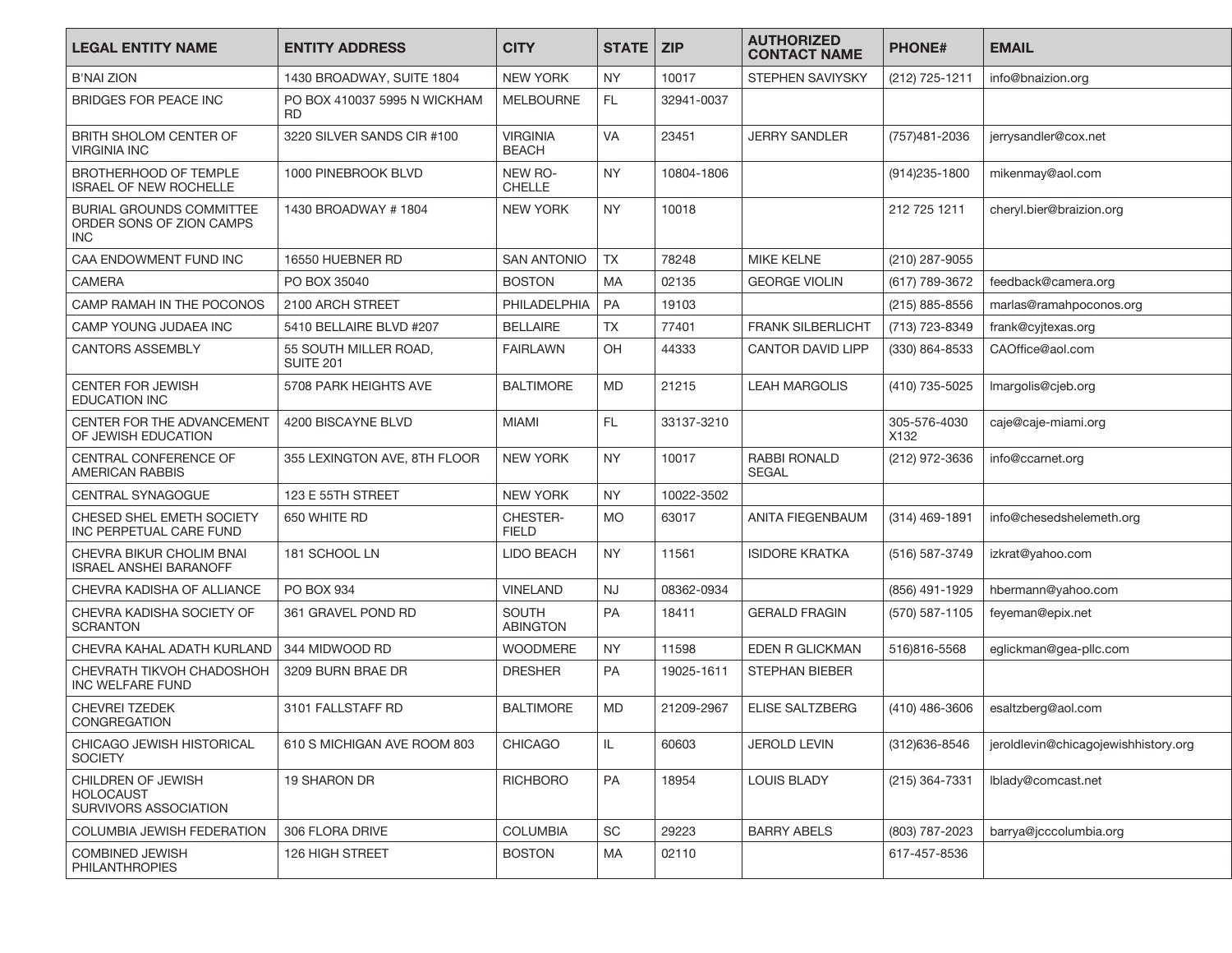| <b>LEGAL ENTITY NAME</b>                                                   | <b>ENTITY ADDRESS</b>                   | <b>CITY</b>                         | <b>STATE</b> I | <b>ZIP</b> | <b>AUTHORIZED</b><br><b>CONTACT NAME</b> | <b>PHONE#</b>            | <b>EMAIL</b>                      |
|----------------------------------------------------------------------------|-----------------------------------------|-------------------------------------|----------------|------------|------------------------------------------|--------------------------|-----------------------------------|
| <b>COMBINED JEWISH</b><br>PHILANTHROPIES OF GREATER<br><b>BOSTON INC</b>   | 126 HIGH STREET                         | <b>BOSTON</b>                       | МA             | 02110-2700 | <b>STATE OF ISRAEL</b><br><b>BONDS</b>   | 617-457-8518             | info@cjp.org                      |
| COMMISSION ON CEMETERY<br><b>PRESERVATION</b>                              | 25701 SCIENCE PARK DR                   | <b>CLEVELAND</b>                    | OH             | 44122-7302 |                                          | (216) 593-2893           | jcffunds@jcfcleve.org             |
| <b>CONGREGATION ADATH</b><br>JESHURUN                                      | 7763 OLD YORK RD                        | <b>ELKINS PARK</b>                  | <b>PA</b>      | 19027      | AMY DEVINE-<br><b>STRETCH</b>            | (215) 635-6611<br>$X$ 11 | devinea@adathjeshurun.info        |
| <b>CONGREGATION ADATH</b><br><b>JESHURUN</b>                               | 7763 OLD YORK RD                        | <b>ELKINS PARK</b>                  | PA             | 19027      |                                          | $(215)$ 635-6611         |                                   |
| CONGREGATION AGUDAS ACHIM                                                  | 5614 N UNIVERSITY ST                    | <b>PEORIA</b>                       | IL             | 61614-4157 |                                          |                          |                                   |
| CONGREGATION AGUDAT ACHIM                                                  | 2117 UNION ST                           | <b>SCHENECT-</b><br>ADY             | NY.            | 12309-4706 |                                          | (518) 393-9211           | aguadmin@nycap.rr.com             |
| <b>CONGREGATION AGUDATH</b><br><b>ACHIM CEMETERY</b>                       | <b>PO BOX 187</b>                       | <b>BRADLEY</b><br><b>BEACH</b>      | <b>NJ</b>      | 07720-0187 |                                          | (732) 774-2495           |                                   |
| <b>CONGREGATION AGUDATH</b><br><b>ISRAEL CEMETERY ASSOCIATION</b>          | 121 HILLSIDE AVE                        | <b>WEST CALD-</b><br>WELL           | <b>NJ</b>      | 07006-7956 |                                          | (201) 532-1489           | armelito@aol.com                  |
| CONGREGATION AHAVAS ACHIM                                                  | 515 REVERE BEACH BLVD # 604             | <b>REVERE</b>                       | <b>MA</b>      | 02151-4707 | <b>ROBERT GABER</b>                      |                          |                                   |
| <b>CONGREGATION AHAVATH</b><br><b>ISRAEL</b>                               | 1028 SILKTREE LN                        | FT LAUDER-<br><b>DALE</b>           | FL.            | 33327-2048 | PHILIP SEREBRENICK<br><b>FIN SEC'Y</b>   | (561)496-7583            |                                   |
| <b>CONGREGATION ALBERT</b>                                                 | 3800 LOUISIANA BLVD<br><b>NORTHEAST</b> | ALBUQUER-<br>QUE                    | NM             | 87110-1476 |                                          | (505) 883-1818           | accounting@congregationalbert.org |
| <b>CONGREGATION ANSHE MOTELE</b>                                           | 6520 N CALIFORNIA AVE                   | <b>CHICAGO</b>                      | IL.            | 60645-4402 | <b>ALAN MATTEN</b>                       | (773) 743-2420           | Alan.Matten@alcatel-lucent.com    |
| CONGREGATION AUSTRIAN<br><b>GEMELITH CHASUDIM</b>                          | 2124 AVE P                              | <b>BROOKLYN</b>                     | NY.            | 11229      | JACK BAUM                                | (718) 624 - 7791         |                                   |
| CONGREGATION AUSTRIAN<br><b>GEMELITH CHASUDIM</b><br><b>ENDOWMENT FUND</b> | 1410 26 COURT ST                        | <b>BROOKLYN</b>                     | <b>NY</b>      | 11242-0103 | <b>JACK BAUM RM</b>                      | (718) 624-7791           |                                   |
| CONGREGATION B NAI ISRAEL                                                  | 2200 NW 51ST ST                         | <b>BOCA RATON</b>                   | FL.            | 33431-4325 |                                          | (561) 922-8972           | mweinbaum@cbiboca.org             |
| <b>CONGREGATION BETH CHAIM</b>                                             | 329 VILLAGE RD E                        | <b>PRINCETON</b><br><b>JUNCTION</b> | <b>NJ</b>      | 08550      | LORI DERMAN                              | (609) 799-9401           | Iderman@aol.com                   |
| CONGREGATION BETH EL OF<br><b>TROY CEMETERY FUND</b>                       | 411 HOOSICK ST                          | <b>TROY</b>                         | <b>NY</b>      | 12180-2103 |                                          | (518) 272-6113           | jalexa56@gmail.com                |
| <b>CONGREGATION BETH EMETH</b>                                             | 12523 LAWYERS ROAD                      | <b>HERNDON</b>                      | <b>VA</b>      | 20171-2118 | <b>MELISSA HEIFETZ</b>                   | (703) 860-4515           | linda@bethemeth.org               |
| <b>CONGREGATION BETH ISRAEL</b>                                            | 4004 W ESPLANADE AVE S                  | <b>METAIRIE</b>                     | LA             | 70002      | <b>DAVID POSTERNOCK</b>                  | (504) 454-5080           | office@bethisraelnola.com         |
| <b>CONGREGATION BETH ISRAEL</b><br>NER TAMID ENDOWMENT FUND                | 6880 N GREEN BAY AVENUE                 | <b>GLENDALE</b>                     | WI             | 53209      |                                          |                          |                                   |
| <b>CONGREGATION BETH ISRAEL</b><br><b>NER TAMID MEN'S CLUB</b>             | 6880 N GREEN BAY AVE                    | MILWAUKEE                           | WI             | 53209-2821 |                                          | (414) 228-7020           | bfdds48@yahoo.com                 |
| CONGREGATION BETH OR                                                       | 239 WELSH ROAD                          | MAPLE GLEN                          | PA             | 19002      |                                          | (215)646-5806            | aabrams@bethor.org                |
| <b>CONGREGATION BETH SHALOM</b>                                            | 5915 BEACON ST                          | <b>PITTSBURGH</b>                   | PA             | 15217      | DALE CAPRARA                             | (412) 421-2288           | controller@bethshalompgh.org      |
| CONGREGATION BETH SHALOM<br><b>MEN'S CLUB</b>                              | 3433 WALTERS AVE                        | <b>NORTHBROOK</b>                   | IL.            | 60062-3217 |                                          | (847) 498-4100           | hfreidin@gmail.com                |
| CONGREGATION BETH YACOV<br>ZVIE ZICHRON JOSEPH                             | 156 FARMINGTON AVE                      | <b>WATERBURY</b>                    | <b>CT</b>      | 06710-1740 |                                          | (914) 420-5362           | amfriedland@verizon.net           |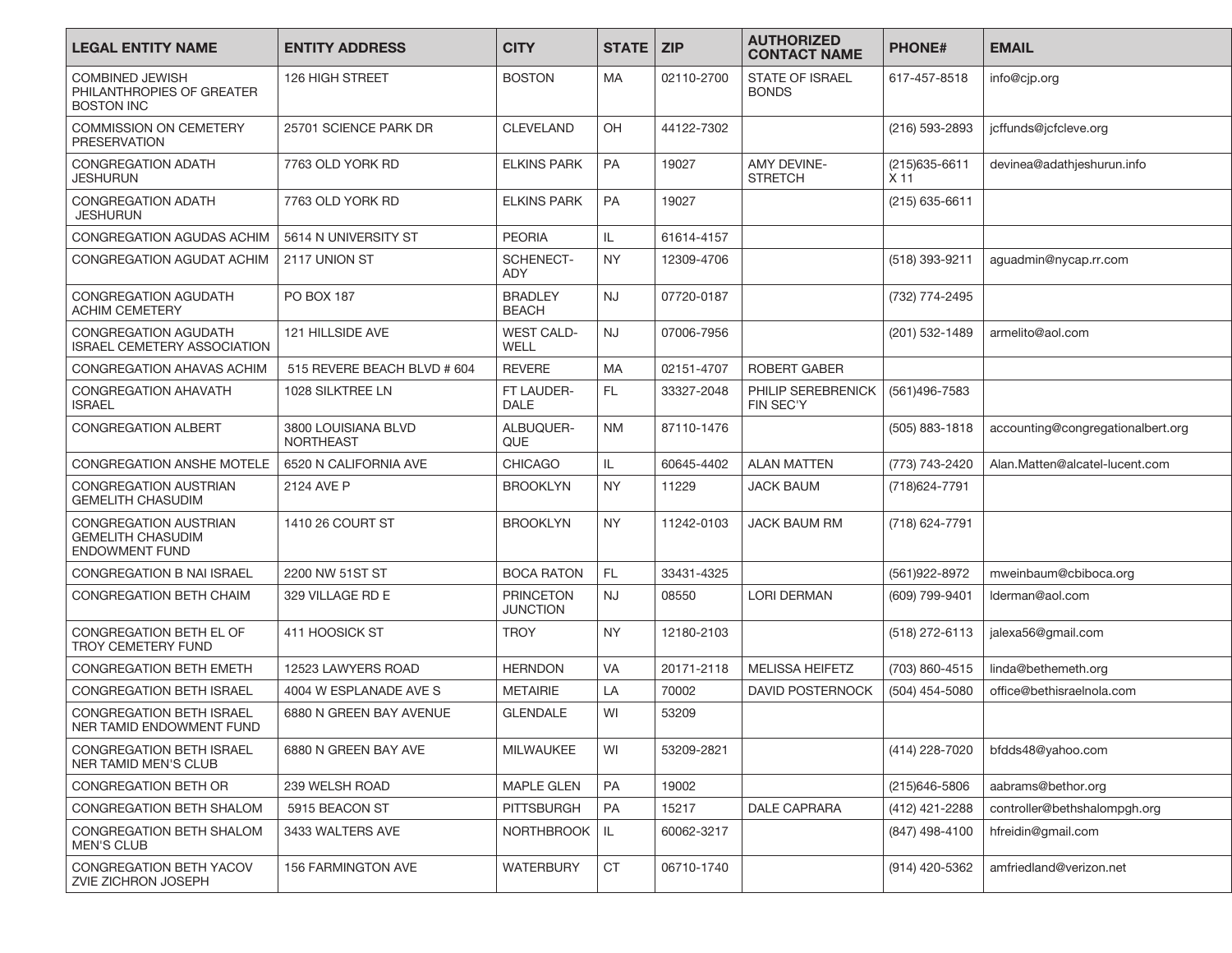| <b>LEGAL ENTITY NAME</b>                                                              | <b>ENTITY ADDRESS</b>        | <b>CITY</b>                         | <b>STATE</b> | <b>ZIP</b> | <b>AUTHORIZED</b><br><b>CONTACT NAME</b> | <b>PHONE#</b>     | <b>EMAIL</b>                     |
|---------------------------------------------------------------------------------------|------------------------------|-------------------------------------|--------------|------------|------------------------------------------|-------------------|----------------------------------|
| <b>CONGREGATION BETH YAM</b><br><b>ENDOWMENT FUND</b>                                 | 4501 MEETING STREET          | <b>HILTON HEAD</b><br><b>ISLAND</b> | <b>SC</b>    | 29926      | <b>IRWIN DAVID</b>                       | (843) 706-3541    | tedtuff@aol.com                  |
| <b>CONGREGATION BETH</b><br>YESHURUN SISTERHOOD                                       | 4525 BEECHNUT ST             | <b>HOUSTON</b>                      | <b>TX</b>    | 77096-1801 |                                          |                   |                                  |
| CONGREGATION BNAI ISAAC OF<br><b>MAPLETON PARK INC</b>                                | 54 AVENUE O                  | <b>BROOKLYN</b>                     | <b>NY</b>    | 11204-6361 | <b>SIMON ZILBER</b>                      | $(917)217 - 1711$ | simonzilber@gmail.com            |
| <b>CONGREGATION B'NAI ISRAEL</b>                                                      | 2200 YAMATO RD               | <b>BOCA RATON</b>                   | <b>FL</b>    | 33431      | <b>SUSAN GOLDMAN</b>                     | (561) 922-8972    | susan@cbiboca.org                |
| <b>CONGREGATION B'NAI ISRAEL</b><br><b>CEMETERY FUND</b>                              | PO BOX 635                   | FLEIS-<br><b>CHMANNS</b>            | <b>NY</b>    | 12430      | LINDA WEINBERG                           | (607) 326-4864    | weinbell12@gmail.com             |
| <b>CONGREGATION B'NAI ISRAEL</b><br>OF BRIDGEPORT ENDOWMENT<br><b>FUND</b>            | ATTN TREASURER 2710 PARK AVE | <b>BRIDGEPORT</b>                   | <b>CT</b>    | 06604-1302 |                                          | (203)256-9402     | jsaunders1012@gmail.com          |
| <b>CONGREGATION B'NAI ISRAEL</b><br>OF ST PETERSBURG                                  | 300 58TH ST NORTH            | <b>ST PETERS-</b><br><b>BURG</b>    | <b>FL</b>    | 33710      | <b>JACOB LUSKI</b>                       | (727) 381-4900    | accounting@cbistpete.org         |
| CONGREGATION BNAI ISRAEL OF<br><b>STATEN ISLAND</b>                                   | <b>45 TWOMBLY AVE</b>        | <b>STATEN IS-</b><br>LAND           | <b>NY</b>    | 10306      |                                          | (718) 987-8188    | office@sicbi.com                 |
| CONGREGATION B'NAI TORAH                                                              | 700 MOUNT VERNON HWY NE      | <b>ATLANTA</b>                      | GA           | 30328-4223 | <b>NATALIE SARNAT</b>                    | (404) 257-0537    | execdir@bnaitorah.org            |
| <b>CONGREGATION B'NAI TZEDEK</b>                                                      | 10621 SOUTH GLEN RD          | <b>POTOMAC</b>                      | <b>MD</b>    | 20854      |                                          | (301) 299-0225    | ablank@bnaitzedek.org            |
| <b>CONGREGATION BNAI</b><br><b>YESHURUN</b>                                           | 641 W ENGLEWOOD AVE          | <b>TEANECK</b>                      | NJ           | 07666-2214 |                                          |                   |                                  |
| CONGREGATION BNEI JOSEPH<br><b>DEGEL MACHNE EFRAIM</b>                                | 575 GRAND ST APT E402        | <b>NEW YORK</b>                     | <b>NY</b>    | 10002-3571 | SOLOMON H<br><b>SAUERHAFT</b>            | (212) 677-2107    | dr36s@aol.com                    |
| CONGREGATION BROTHERS OF<br><b>ISRAEL MEN'S CLUB</b>                                  | 530 WASHINGTON CROSSING RD   | <b>NEWTOWN</b>                      | PA           | 18940      | JEFF WEISS                               | 215 321 4618      | office@brothersofisrael.org      |
| <b>CONGREGATION CHABAD</b><br><b>LUBAVITCH OF GREATER</b><br><b>BOYNTON BEACH INC</b> | 10655 EL CLAIR RANCH RD      | <b>BOYNTON</b><br><b>BEACH</b>      | <b>FL</b>    | 33437      | SHOLOM CIMENT                            | (561) 732 - 4633  | rabbi@chabadboynton.com          |
| <b>CONGREGATION CHEVRA</b><br>ANSHEI LEPLE                                            | 200 WINSTON DR #709          | <b>CLIFFSIDE PK</b>                 | <b>NJ</b>    | 07010-3214 | <b>ALAN E HOROWITZ</b>                   | (201)315-5499     | alanehorowitz@gmail.com          |
| <b>CONGREGATION EMANUEL</b>                                                           | 51 GRAPE ST                  | <b>DENVER</b>                       | CO           | 80220-5804 | <b>STEVE STARK</b>                       | (303)388-4013     | stark@emanueldenver.org          |
| <b>CONGREGATION EMUNATH</b><br><b>ISRAEL</b>                                          | 236 W 23RD ST                | <b>NEW YORK</b>                     | <b>NY</b>    | 10011-2301 | <b>BRUCE KIRSCHNER</b>                   | (646) 662-6590    | elikaye@aol.com                  |
| CONGREGATION GATES OF<br><b>PRAYER</b>                                                | 1066 NORTH AVE               | NEW RO-<br><b>CHELLE</b>            | <b>NY</b>    | 10804-3619 | <b>MYRON EAGLE</b>                       | (212) 594-2503    | myron.eagle@evidenceexchange.com |
| <b>CONGREGATION HEBREW</b><br>EDUCATIONAL ALLIANCE                                    | 3600 S IVANHOE ST            | <b>DENVER</b>                       | <b>CO</b>    | 80237      | <b>NEAL PRICE</b>                        | (303) 956-5163    | nprice@HEAdenver.org             |
| CONGREGATION HEBREW<br>EDUCATIONAL ALLIANCE<br><b>ENDOWMENT FUND</b>                  | 3600 S IVANHOE ST            | <b>DENVER</b>                       | CO           | 80237-1196 | <b>NEAL S PRICE</b>                      | (303) 956-5163    | nprice@HEAdenver.org             |
| <b>CONGREGATION KNESSET</b><br><b>ISRAEL</b>                                          | 16 COLT RD                   | <b>PITTSFIELD</b>                   | MA           | 01201      | EDWIN J HELITZER                         | (413) 445-4872    | edwinhelitzer@yahoo.com          |
| CONGREGATION KOL SHALOM                                                               | 1909 HIDDEN MEADOW LN        | <b>ANNAPOLIS</b>                    | <b>MD</b>    | 21401-2941 | <b>HOWARD SALOB</b>                      |                   |                                  |
| CONGREGATION L'DOR V'DOR<br>OAKLAND LITTLE NECK JEWISH<br><b>CENTER</b>               | 49-10 LITTLE NECK PKWY       | <b>LITTLE NECK</b>                  | NY.          | 11362      |                                          | (718) 224-0404    | office@Injc.org                  |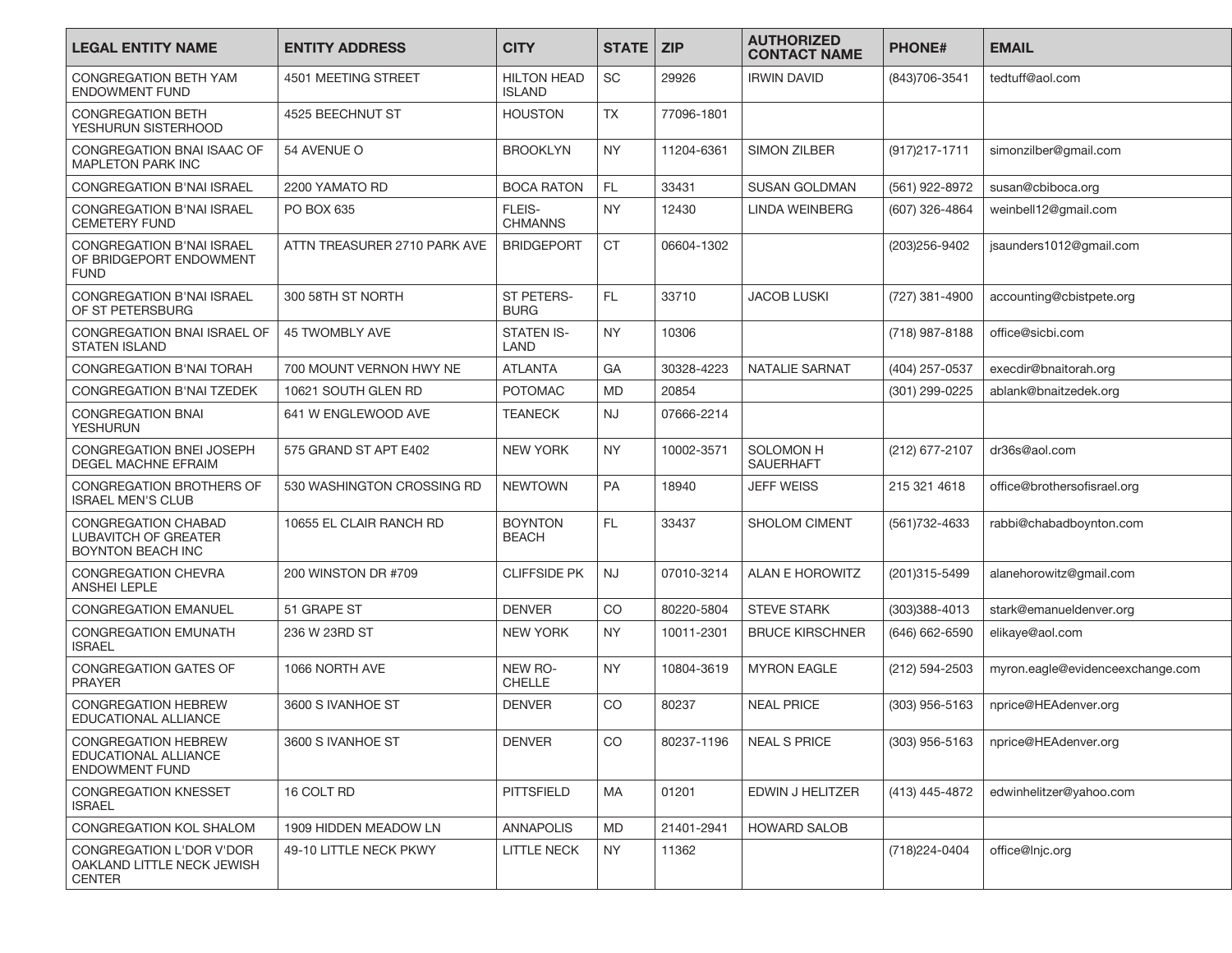| <b>LEGAL ENTITY NAME</b>                                                                 | <b>ENTITY ADDRESS</b>     | <b>CITY</b>                   | <b>STATE</b> | <b>ZIP</b> | <b>AUTHORIZED</b><br><b>CONTACT NAME</b> | <b>PHONE#</b>    | <b>EMAIL</b>                |
|------------------------------------------------------------------------------------------|---------------------------|-------------------------------|--------------|------------|------------------------------------------|------------------|-----------------------------|
| CONGREGATION L'DOR V'DOR<br>OAKLAND LITTLE NECK JEWISH<br><b>CENTER SPECIAL GIFTS</b>    | 49-10 LITTLE NECK PKWY    | <b>LITTLE NECK</b>            | <b>NY</b>    | 11362      |                                          | (718) 224-0404   | office@Injc.org             |
| CONGREGATION OF MOSES                                                                    | 2501 STADIUM DR           | <b>KALAMAZOO</b>              | MI           | 49008      | <b>STEPHEN GRODE</b>                     | (269)342-5463    | com_treasurer@yahoo.com     |
| CONGREGATION OHAV ZEDEK                                                                  | 242 S FRANKLIN ST         | <b>WILKES</b><br><b>BARRE</b> | <b>PA</b>    | 18701-1012 |                                          | (570) 825-6619   |                             |
| CONGREGATION OHEV SHALOM<br><b>CEMETERY FUND</b>                                         | 613 CONCOURSE PKWY S      | <b>MAITLAND</b>               | FL.          | 32751-6115 |                                          | (407) 298-4650   | execdir@ohevshalom.com      |
| CONGREGATION OR VESHALOM                                                                 | 1681 N DRUID HILLS RD     | <b>ATLANTA</b>                | GA           | 30319      | <b>ADAM KOFINAS</b>                      | (404) 633 - 1737 | adam.kofinas@orveshalom.org |
| <b>CONGREGATION PETREKOFF</b><br><b>ANSHE SWARD</b>                                      | 4035 REXFORD B            | <b>BOCA RATON</b>             | FL.          | 33434      |                                          |                  |                             |
| <b>CONGREGATION RAMATH ORAH</b>                                                          | 550 W 110TH STREET        | <b>NEW YORK</b>               | <b>NY</b>    | 10025      | MENACHEM HASKEL                          | (212) 222 - 2470 | finance@ramathorah.org      |
| CONGREGATION ROSH PINAH                                                                  | <b>PO BOX 269</b>         | <b>YONKERS</b>                | <b>NY</b>    | 10705-0269 | NANCY I KLEIN                            | (914) 963 - 1378 | nancyiklein@gmail.com       |
| <b>CONGREGATION SCHAARAI</b><br><b>ZEDEK</b>                                             | 3303 W SWANN AVE          | <b>TAMPA</b>                  | FL.          | 33609      |                                          | (813) 876-2377   |                             |
| <b>CONGREGATION SHAAREI</b><br><b>KODESH</b>                                             | 19785 HAMPTON DR STE 1    | <b>BOCA RATON</b>             | FL.          | 33434-2839 |                                          | (561) 852-6555   | kati@shaareikodesh.org      |
| <b>CONGREGATION SHAAREY</b><br><b>ISRAEL</b><br><b>MAINTENANCE FUND</b>                  | 18 MONTEBELLO RD          | <b>MONTEBELLO</b>             | <b>NY</b>    | 10901      |                                          | (845) 369-0300   | shaareyisrael@verizon.net   |
| <b>CONGREGATION SHAAREY</b><br><b>ZEDEK MEN'S CLUB</b>                                   | 27375 BELL RD             | <b>SOUTHFIELD</b>             | MI           | 48034-2079 | <b>MIKE TOBIN</b>                        |                  | metobin@groupfivemgt.com    |
| <b>CONGREGATION SHAARI TEFILLA</b><br><b>TEMPLE GATES OF PRAYER</b>                      | 3820 PARSONS BLVD         | <b>FLUSHING</b>               | <b>NY</b>    | 11354-5832 |                                          | 516-683-3190     |                             |
| <b>CONGREGATION SHALOM</b>                                                               | 7630 N SANTA MONICA BLVD  | <b>MILWAUKEE</b>              | WI           | 53217      | LINDA HOLIFIELD                          | (414) 352-9288   | linda@cong-shalom.org       |
| <b>CONGREGATION SHEARITH</b><br><b>ISRAEL</b>                                            | 9401 DOUGLAS AVE          | <b>DALLAS</b>                 | <b>TX</b>    | 75225-1612 |                                          | $(214)$ 361-6606 | kwest@shearith.org          |
| CONGREGATION SHIR HA-MA'ALOT                                                             | 3652 MICHELSON DR.        | <b>IRVINE</b>                 | CA           | 92612      | <b>BETH SHIKLER</b>                      | (949) 857-2226   | info@shmtemple.com          |
| CONGREGATION SONS OF<br><b>ISRAEL</b>                                                    | 80 WILLIAMS AVE           | SPRING VAL-<br><b>LEY</b>     | <b>NY</b>    | 10977      |                                          |                  |                             |
| <b>CONGREGATION SONS OF</b><br><b>ISRAEL FRANK &amp; ADA SEGAL</b><br><b>FAMILY FUND</b> | 2715 TILGHMAN ST          | <b>ALLENTOWN</b>              | <b>PA</b>    | 18104      | <b>ARTHUR</b><br><b>HOCHHAUSER</b>       | 610-433-6089     |                             |
| CONGREGATION SONS OF<br><b>JUSTICE PEOPLE OF KOLNO</b>                                   | 99 MICHAEL ST             | <b>ISELIN</b>                 | <b>NJ</b>    | 08830-1942 | ABRAHAM<br>PODELSKY TREAS                |                  |                             |
| EMUNAH OF AMERICA                                                                        | 500 7TH AVENUE, 8TH FLOOR | NEW YORK                      | <b>NY</b>    | 10018      | JOHANNA GUTTMAN                          | (212)564-9045    | info@emunah.org             |
| ENDOWMENT FUND TEMPLE<br>SHOLOM OF FLATBUSH INC                                          | 2075 E 68TH ST            | <b>BROOKLYN</b>               | <b>NY</b>    | 11234-6009 |                                          | (718) 251-0370   |                             |
| EZRA HABONIM NILES<br><b>TOWNSHIP JEWISH</b><br>CONGREGATION SISTERHOOD                  | 4500 DEMPSTER ST          | <b>SKOKIE</b>                 | IL.          | 60076-2041 |                                          | (847) 673-2505   |                             |
| EZRA HABONIM THE NILES<br><b>TOWNSHIP JEWISH</b><br>CONGREGATION                         | 4500 DEMPSTER ST          | <b>SKOKIE</b>                 | IL           | 60076-2041 |                                          |                  |                             |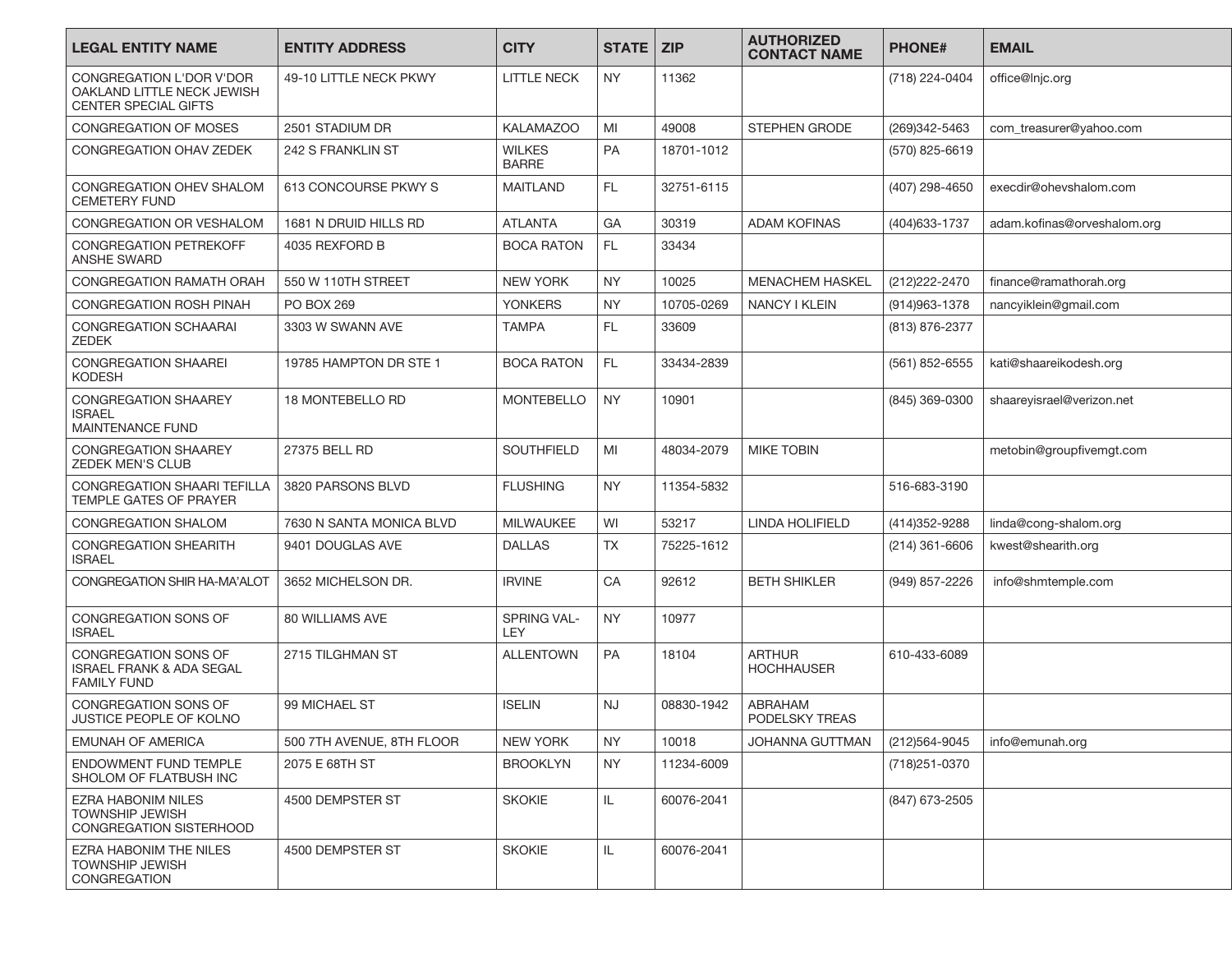| <b>LEGAL ENTITY NAME</b>                                                                                    | <b>ENTITY ADDRESS</b>          | <b>CITY</b>               | <b>STATE</b> | <b>ZIP</b> | <b>AUTHORIZED</b><br><b>CONTACT NAME</b>             | <b>PHONE#</b>  | <b>EMAIL</b>                        |
|-------------------------------------------------------------------------------------------------------------|--------------------------------|---------------------------|--------------|------------|------------------------------------------------------|----------------|-------------------------------------|
| EZRA-HABONIM THE NILES<br><b>TOWNSHIP JEWISH</b><br><b>CONGREGATION GEMILUTH</b><br>CHESED LOTTE GRUEN FUND | 4500 DEMPSTER ST               | <b>SKOKIE</b>             | IL.          | 60076-2041 |                                                      | (847) 675-4141 | dr0615@aol.com                      |
| FEDERATION HOUSING INC                                                                                      | 8900 ROOSEVELT BLVD            | PHILADELPHIA              | PA           | 19115      | <b>ERIC NAFTULIN</b>                                 | (215) 673-6446 | eric.naftulin@federationhousing.org |
| FIRST HEBREW CONGREGATION<br>OF OAKLAND                                                                     | 2808 SUMMIT ST                 | <b>OAKLAND</b>            | CA           | 94609      | <b>SYDNEY FIRESTONE</b><br>SCHIMMEL                  | (510)339-0381  | sydney.firestone@comcast.net        |
| FIRST IZBITZER BENEVOLENT<br><b>SOCIETY</b>                                                                 | 5 LEFFERTS CT                  | E BRUNSWICK               | <b>NJ</b>    | 08816      | <b>LESLIE LISTWA 5</b>                               | 908 208 1561   | llistwa@gmail.com                   |
| FIRST KRYSTYNOPOLER SICK &<br>BENEVOLENT ASSOCIATION                                                        | 8008 PRINCESS PATH             | <b>LIVERPOOL</b>          | <b>NY</b>    | 13090      | <b>TERRIJ</b><br><b>BIENENFELD-</b><br><b>MORENO</b> | 315 362 0402   |                                     |
| FIRST MARMAROS YOUNG<br><b>MEN'S AID SOCIETY</b>                                                            | 63 MANCHESTER DR               | <b>STATEN IS-</b><br>LAND | <b>NY</b>    | 10312      | DAVID GETZ                                           | (718) 986-2560 | dgetz@sslicny.com                   |
| FIRST OZROWER BENEVOLENT<br>SOCIETY INC                                                                     | 1518 EAST 14TH STREET          | <b>BROOKLYN</b>           | <b>NY</b>    | 11230      | <b>HARVEY C FERTIG</b>                               | (718) 336-3859 | hcfertig@aol.com                    |
| <b>FIRST PROGRESSIVE</b><br><b>CZERNOWITZER BUKOWINA</b><br><b>SOCIETY</b>                                  | 3001 CLUB HOUSE RD             | <b>MERRICK</b>            | <b>NY</b>    | 11566      | DAVID KENNETH<br><b>RESSLER</b>                      | (516) 456-9192 | fstein@metlife.com                  |
| FLUSHING-FRESH MEADOWS<br><b>JEWISH CENTER</b>                                                              | 19310 PECK AVE                 | <b>FLUSHING</b>           | <b>NY</b>    | 11365-2335 |                                                      | (718) 357-5100 | ffmjc@yahoo.com                     |
| FORT WAYNE JEWISH<br><b>FEDERATION</b>                                                                      | 5200 OLD MILL ROAD             | <b>FORT WAYNE</b>         | IN           | 46807      |                                                      | (260) 456-0400 | jakischreier@fwjf.org               |
| FRATERNAL ORDER OF BENDIN<br>SOSNOWICER                                                                     | 72 MERRITT AVE                 | <b>MASSAPEQUA</b>         | <b>NY</b>    | 11758-6512 |                                                      | (516) 795-3974 | treiner7@gmail.com                  |
| FRIENDS OF ISRAEL DISABLED<br><b>VETERANS INC</b>                                                           | 1133 BROADWAY SUITE 232        | <b>NEW YORK</b>           | <b>NY</b>    | 10010      |                                                      | 212-689-3220   | info@fidv.org                       |
| <b>FRIENDS OF ISRAEL GOSPEL</b><br><b>MINISTRY INC</b>                                                      | <b>PO BOX 908</b>              | <b>BELLMAWR</b>           | <b>NJ</b>    | 08099-0908 |                                                      | (856) 853-5590 | jwilcox@foi.org                     |
| FRIENDS OF THE ISRAEL<br><b>DEFENSE FORCES</b>                                                              | 60 EAST 42ND STREET SUITE 1820 | <b>NEW YORK</b>           | <b>NY</b>    | 10165      |                                                      | (312) 372-8500 | fidf@fidf.org                       |
| <b>FRIENDS OF ITAMAR</b>                                                                                    | 1483 EAST 34TH STREET          | <b>BROOKLYN</b>           | <b>NY</b>    | 11234      | MOSHE GOLDSMITH                                      | 718-502-9529   | leamoshe@netvision.net.il           |
| FRIENDS OF THE MARCH OF THE<br><b>LIVING INC</b>                                                            | POST OFFICE BOX 560248         | <b>MIAMI</b>              | FL.          | 33256-0248 |                                                      |                |                                     |
| <b>GATES OF ZION CEMETERY FUND</b>                                                                          | 670 SADDLE RIVER RD            | <b>AIRMONT</b>            | <b>NY</b>    | 10952      |                                                      |                | gatesofzioncemetery@gmail.com       |
| GATES OF ZION CEMETERY FUND<br>PERMANENT CARE PERPERTUAL<br>CARE ACCOUNT                                    | 670 SADDLE RIVER RD            | <b>AIRMONT</b>            | <b>NY</b>    | 10952      |                                                      | (845) 352-3402 | gatesofzioncemetery@gmail.com       |
| <b>GREATER ALTOONA JEWISH</b><br><b>FEDERATION</b>                                                          | PO BOX 224                     | HOLLIDAYS-<br><b>BURG</b> | PA           | 16648-0224 |                                                      |                | altoonafed@gmail.com                |
| <b>GREATER MIAMI JEWISH</b><br><b>FEDERATION</b>                                                            | 4200 BISCAYNE BLVD             | <b>MIAMI</b>              | FL.          | 33137      |                                                      | (305)576-4000  | asills@gnjf.org                     |
| <b>GREENBURGH HEBREW CENTER</b><br><b>ENDOWMENT FUND</b>                                                    | 515 BROADWAY                   | DOBBS FERRY               | <b>NY</b>    | 10522      |                                                      | (914) 714-5011 | jeffl@alissco.com                   |
| <b>GROSS SCHECHTER DAY</b><br><b>SCHOOL</b>                                                                 | 27601 FAIRMOUNT BLVD           | <b>CLEVELAND</b>          | OH           | 44124-4614 |                                                      | (216) 763-1400 | jkercher@grossschechter.org         |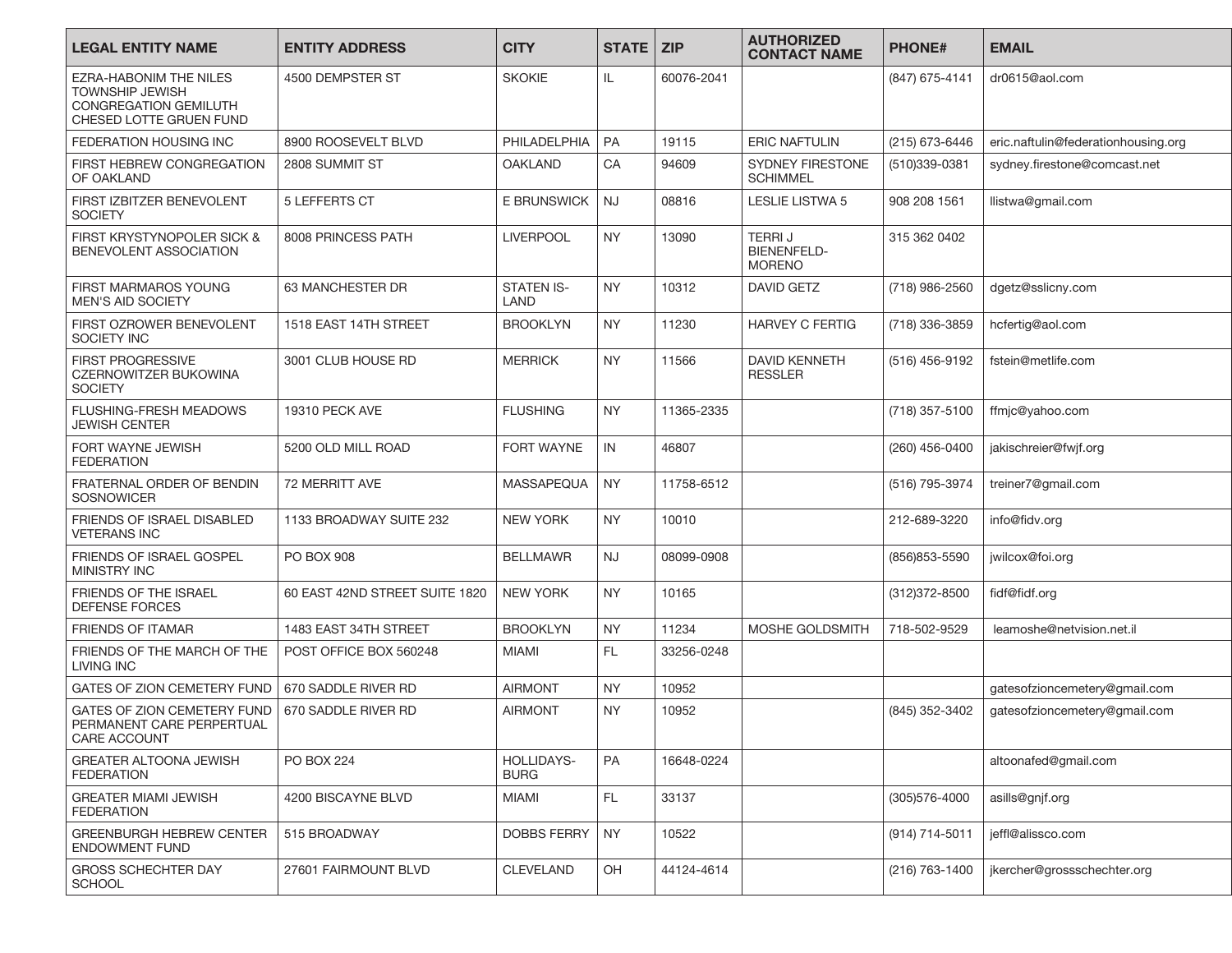| <b>LEGAL ENTITY NAME</b>                                                              | <b>ENTITY ADDRESS</b>         | <b>CITY</b>                          | <b>STATE</b> | <b>ZIP</b> | <b>AUTHORIZED</b><br><b>CONTACT NAME</b>                         | <b>PHONE#</b>        | <b>EMAIL</b>                      |
|---------------------------------------------------------------------------------------|-------------------------------|--------------------------------------|--------------|------------|------------------------------------------------------------------|----------------------|-----------------------------------|
| HADASSAH MEDICAL RELIEF<br><b>ASSOCIATION INC</b>                                     | 40 WALL ST                    | <b>NEW YORK</b>                      | <b>NY</b>    | 10005      |                                                                  | 212-303-4553         | keepers@hadassah.org              |
| HADASSAH WOMEN'S ZIONIST<br>ORGANIZATION OF AMERICA                                   | 40 WALL ST                    | <b>NEW YORK</b>                      | <b>NY</b>    | 10007      | RHODA SMOLOW                                                     | (212) 355-7900       | webmaster@hadassah.org            |
| <b>HAR ZION TEMPLE</b>                                                                | 1500 HAGYS FORD RD            | PENN VALLEY                          | <b>PA</b>    | 19072-1160 | <b>GAVI MILLER</b>                                               | (610) 667-5000       | gmiller@harziontemple.org         |
| <b>HARFORD JEWISH CENTER</b>                                                          | <b>8 N EARLTON ROAD EXT</b>   | <b>HVRE DE</b><br><b>GRACE</b>       | <b>MD</b>    | 21078-1322 |                                                                  | (410) 939-3170       | hjcmd@comcast.net                 |
| <b>HARRY &amp; ROSE SAMSON FAMILY</b><br><b>JEWISH COMMUNITY CENTER</b>               | 6255 N SANTA MONICA BLVD      | <b>MILWAUKEE</b>                     | WI           | 53217      |                                                                  | (414) 964 - 4444     | MShaprio@jccmilwaukee.org         |
| <b>HEBREW CONGREGATION OF ST</b><br><b>THOMAS INC</b>                                 | PO BOX 266                    | <b>ST THOMAS</b>                     | VI           | 00804-0266 |                                                                  | (340) 774-4312       | info@synagogue.vi                 |
| <b>HEBREW FREE LOAN</b><br><b>ASSOCIATION</b>                                         | 131 STEUART ST STE 520        | <b>SAN FRANCIS-</b><br><sub>CO</sub> | CA           | 94105-1240 |                                                                  | (415) 546-9902       | beth@hflasf.org                   |
| <b>HEBREW FREE LOAN</b><br><b>ASSOCIATION INC</b>                                     | 5750 PARK HEIGHTS AVE         | <b>BALTIMORE</b>                     | <b>MD</b>    | 21215-3930 | <b>DAVID KATZ</b>                                                | (410) 466-9200       |                                   |
| <b>HEBREW HOME OF GREATER</b><br><b>WASHINGTON</b>                                    | 6121 MONTROSE ROAD            | <b>ROCKVILLE</b>                     | <b>MD</b>    | 20852      | <b>DEVELOPMENT</b><br><b>OFFICE</b>                              | (301) 770-8302       |                                   |
| <b>HIAS</b>                                                                           | 1300 SPRING STREET, SUITE 500 | <b>SILVER</b><br><b>SPRING</b>       | <b>MD</b>    | 20910      | ROBERT AROMSON                                                   | (301) 844-7267       | Isaac.Flegel.Mishlove@hias.org    |
| <b>HILLEL INTERNATIONAL</b>                                                           | 800 EIGHTH STREET, NW         | <b>WASHINGTON</b>                    | DC           | 20001      | <b>SKIP VICHNESS</b>                                             | (202) 449-6500       |                                   |
| <b>HOLOCAUST MEMORIAL</b><br>FOUNDATION OF ILLINOIS INC                               | 9603 WOODS DR                 | <b>SKOKIE</b>                        | IL.          | 60077      |                                                                  | 847-967-4831         |                                   |
| <b>HOMESTEAD HEBREW</b><br>CEMETERY ASSOCIATION                                       | 5915 BEACON STREET            | <b>PITTSBURGH</b>                    | <b>PA</b>    | 15217      | <b>CONTROLLER</b>                                                | (412) 621-7155       | controller@bethshalompgh.org      |
| <b>HOMESTEAD HEBREW</b><br><b>CEMETERY ASSOCIATION</b><br>PERPETUAL CARE ACCOUNT      | 5915 BEACON STREET            | <b>PITTSBURGH</b>                    | <b>PA</b>    | 15217      | <b>CONTROLLER</b>                                                | 412-621-7155         | controller@bethshalompgh.org      |
| <b>ISRAEL CANCER RESEARCH</b><br>FUND INC PERMANENTLY<br><b>RESTRICTED ENDOWMENTS</b> | 52 VANDERBILT AVE STE 1510    | <b>NEW YORK</b>                      | <b>NY</b>    | 10017-3834 |                                                                  | (212) 227-1115       | peggy.porta@icrfonline.org        |
| <b>ISRAEL CHILDRENS CENTER INC</b>                                                    | 432 PARK AVE S 4TH FLR        | <b>NEW YORK</b>                      | <b>NY</b>    | 10016      | <b>BRUCE APPEL</b>                                               | 646 884 7440         | jgoldstein@israeltenniscenter.org |
| J B GOLDBERG B'NAI B'RITH<br>SENIOR CITIZENS TOWER INC                                | 10909 FONDREN ROAD            | <b>HOUSTON</b>                       | <b>TX</b>    | 77096      | <b>MICHAEL MERKIN</b>                                            |                      |                                   |
| JACOBSON JEWISH COMMUNITY<br><b>FOUNDATION</b>                                        | 9901 DONNA KLEIN BLVD         | <b>BOCA RATON</b>                    | FL.          | 33428      | <b>SHAWN LAING</b>                                               | (561) 852-5010       | shawnl@bocafed.org                |
| JCC ASSOCIATION OF NORTH<br><b>AMERICA</b>                                            | 520 EIGHTH AVENUE             | <b>NEW YORK</b>                      | <b>NY</b>    | 10018      | <b>GARY E JACOBS</b>                                             | (212) 532-4949       | info@jcc.org                      |
| <b>JCC OF CENTRAL NEW JERSEY</b>                                                      | 1391 MARTINE AVE              | <b>SCOTCH</b><br><b>PLAINS</b>       | NJ           | 07076-2516 | MIKE GOLDSTEIN                                                   | (908) 889-<br>8800 - | Mgoldstein@jccnj.org              |
| JENNIE FRIEDMAN FAMILY<br>PHILANTHROPIC FUND #31381                                   | 121 STEUART ST                | <b>SAN FRANCIS-</b><br>CO            | CA           | 94105      | <b>JEWISH COMMUNITY</b><br>FEDERATION OF SAN<br><b>FRANCISCO</b> | (415)512-6238        | steffil@sfjcf.org                 |
| <b>JEWISH CEMETERIES OF</b><br><b>GREATER CINCINNATI INC</b>                          | 3400 MONTGOMERY RD            | <b>CINCINNATI</b>                    | OH           | 45207      | DAVID HARRIS                                                     | (513) 961-0178       | dharris@jcemcin.org               |
| JEWISH CENTER OF FOREST<br><b>HILLS WEST</b>                                          | 6325 DRY HARBOR RD            | <b>MIDDLE VLG</b>                    | <b>NY</b>    | 11379      | PAULA BRAUN                                                      | (718) 639-2110       | jcfhw@juno.com                    |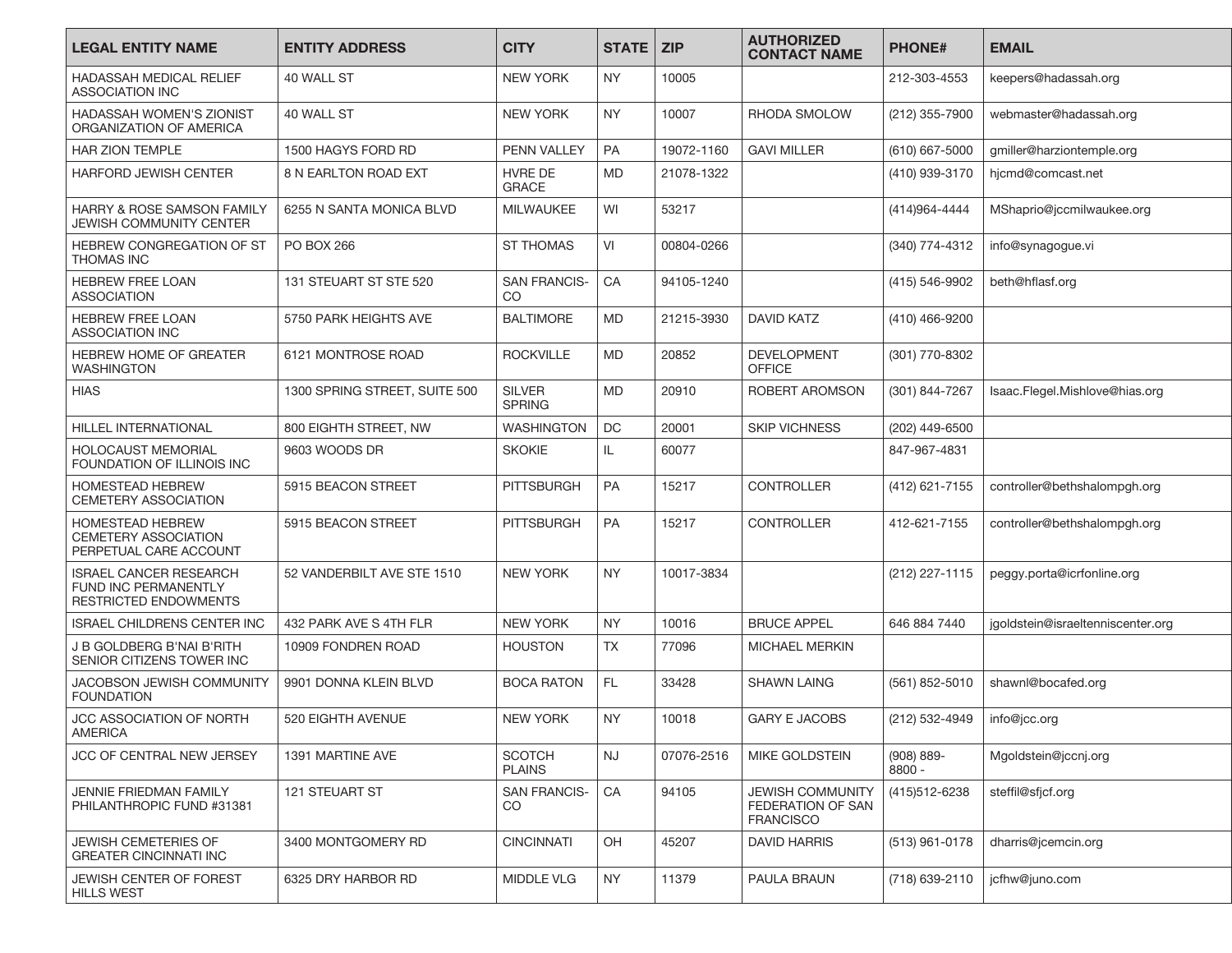| <b>LEGAL ENTITY NAME</b>                                                                             | <b>ENTITY ADDRESS</b>                                  | <b>CITY</b>               | <b>STATE</b> | <b>ZIP</b> | <b>AUTHORIZED</b><br><b>CONTACT NAME</b> | <b>PHONE#</b>  | <b>EMAIL</b>                    |
|------------------------------------------------------------------------------------------------------|--------------------------------------------------------|---------------------------|--------------|------------|------------------------------------------|----------------|---------------------------------|
| JEWISH CENTER OF KEW<br><b>GARDEN HILLS INC</b>                                                      | 71-25 MAIN ST                                          | <b>FLUSHING</b>           | <b>NY</b>    | 11367      |                                          | (718) 263-6500 | jckgh@aol.com                   |
| JEWISH COMMUNAL FUND                                                                                 | MADISON AVE SUITE 703                                  | <b>NEW YORK</b>           | <b>NY</b>    | 10022      | JCF #6532 575                            | (212) 752-8277 | beth@jcfny.org                  |
| JEWISH COMMUNITY CENTER OF<br><b>GREATER ROCHESTER</b>                                               | 1200 EDGEWOOD AVE                                      | <b>ROCHESTER</b>          | <b>NY</b>    | 14618-5408 |                                          | (585) 461-2000 | dpieramico@jccrochester.org     |
| JEWISH COMMUNITY CENTER OF<br><b>PITTSBURGH</b>                                                      | 5738 FORBES AVE                                        | <b>PITTSBURGH</b>         | <b>PA</b>    | 15217-1563 |                                          | (412) 521-8010 | jbaker@jccpgh.org               |
| JEWISH COMMUNITY CENTER OF<br><b>QUEENS</b>                                                          | 99-07 66TH AVE                                         | <b>REGO PARK</b>          | <b>NY</b>    | 11374-3656 | <b>ALAN POLLAK</b>                       | (718) 896-6695 | amp3153@aol.com                 |
| <b>JEWISH COMMUNITY</b><br>FEDERATION OF GREATER<br><b>CHATTANOOGA</b>                               | 5461 N TERRACE RD                                      | CHATTANOO-<br>GA          | <b>TN</b>    | 37411      |                                          | (423) 493-0270 | mdzik@jewishchattanooga.com     |
| <b>JEWISH COMMUNITY</b><br>FEDERATION OF SAN FRANCISCO<br>THE PENINSULA MARIN &<br>SONOMA COUNTIES   | 121 STEUART ST                                         | <b>SAN FRANCIS-</b><br>CO | CA           | 94105-1236 |                                          | (415) 512-6431 | jcfdat@sfjct.org                |
| <b>JEWISH COMMUNITY</b><br>FOUNDATION OF LOS ANGELES                                                 | 6505 WILSHIRE BLVD STE 1200                            | <b>LOS ANGELES</b>        | CA           | 90048-4960 |                                          | (323) 761-8700 | cjones@jewishfoundationla.org   |
| <b>JEWISH COMMUNITY</b><br>FOUNDATION OF NEW MEXICO                                                  | 5520 WYOMING BLVD NE                                   | ALBUQUER-<br><b>QUE</b>   | <b>NM</b>    | 87109      |                                          |                |                                 |
| <b>JEWISH COMMUNITY</b><br>FOUNDATION OF THE<br>JEWISH FEDERATION COUNCIL<br>OF GREATER LA           | 241916 6505 WILSHIRE BLVD STE<br>1200                  | <b>LOS ANGELES</b>        | CA           | 90048-4960 | <b>CYNTHIA JONES</b>                     | (323) 761-8700 |                                 |
| JEWISH COUNCIL FOR PUBLIC<br><b>AFFAIRS</b>                                                          | 25 BROADWAY FLOOR 17                                   | <b>NEW YORK</b>           | <b>NY</b>    | 10004      | MICHAEL FROMM                            | (212) 684-6950 | contactus@thejcpa.org           |
| JEWISH ENDOWMENT FDN                                                                                 | 1 GALLERIA BLVD SUITE 1040                             | <b>METAIRIE</b>           | LA           | 70001-2082 |                                          | (504) 524-4559 | bobby@jefno.org                 |
| JEWISH FAMILY SERVICE                                                                                | C/O WASHINGTON TRUST COM-<br>PANY 23 BROAD ST          | WESTERLY                  | RI           | 02891      |                                          | (401)331-1244  | erin@jfsri.org                  |
| <b>JEWISH FEDERATION</b><br>COUNCIL LION OF JUDAH<br><b>WOMEN'S CAMPAIGN</b>                         | 6505 WILSHIRE BLVD SUITE 800<br><b>SECURITIES DESK</b> | <b>LOS ANGELES</b>        | CA           | 90048-4906 |                                          |                |                                 |
| <b>JEWISH FEDERATION COUNCIL</b><br>OF GREATER LOS ANGELES                                           | 6505 WILSHIRE BLVD STE 800                             | <b>LOS ANGELES</b>        | CA           | 90048-4906 |                                          | (310) 761-8043 | vhidalgo@jewishla.org           |
| JEWISH FEDERATION COUNCIL<br>OF GREATER LOS ANGELES<br>REAL ESTATE & CONSTRUCTION<br><b>DIVISION</b> | 6505 WILSHIRE BLVD STE 800                             | <b>LOS ANGELES</b>        | CA           | 90048-4906 |                                          | 323-761-8044   |                                 |
| <b>JEWISH FEDERATION COUNCIL</b><br>OF GREATER LOS ANGELES<br><b>WOMEN'S CAMPAIGN</b>                | 6505 WILSHIRE BLVD SUITE 800                           | <b>LOS ANGELES</b>        | CA           | 90048      |                                          | (310) 277-6662 | khorn@jewshla.org               |
| JEWISH FEDERATION COUNCIL<br>WOMENS CAMPAIGN-LION OF<br>JUDAH                                        | 6505 WILSHIRE BLVD SUITE 800                           | LOS ANGELES               | CA           | 90048-4960 |                                          |                |                                 |
| JEWISH FEDERATION OF CEN-<br>TRAL NEW YORK                                                           | 5655 THOMPSON RD                                       | <b>DEWITT</b>             | NY           | 13214-1234 |                                          | (315) 445-0161 | dcronin@jewishfederationcny.org |
| <b>JEWISH FEDERATION OF</b><br><b>CINCINNATI</b>                                                     | 8499 RIDGE RD                                          | <b>CINCINNATI</b>         | OH           | 45236      | <b>EMILY ANSLINGER</b>                   | (513)985-1520  | eanslinger@jfedcin.org          |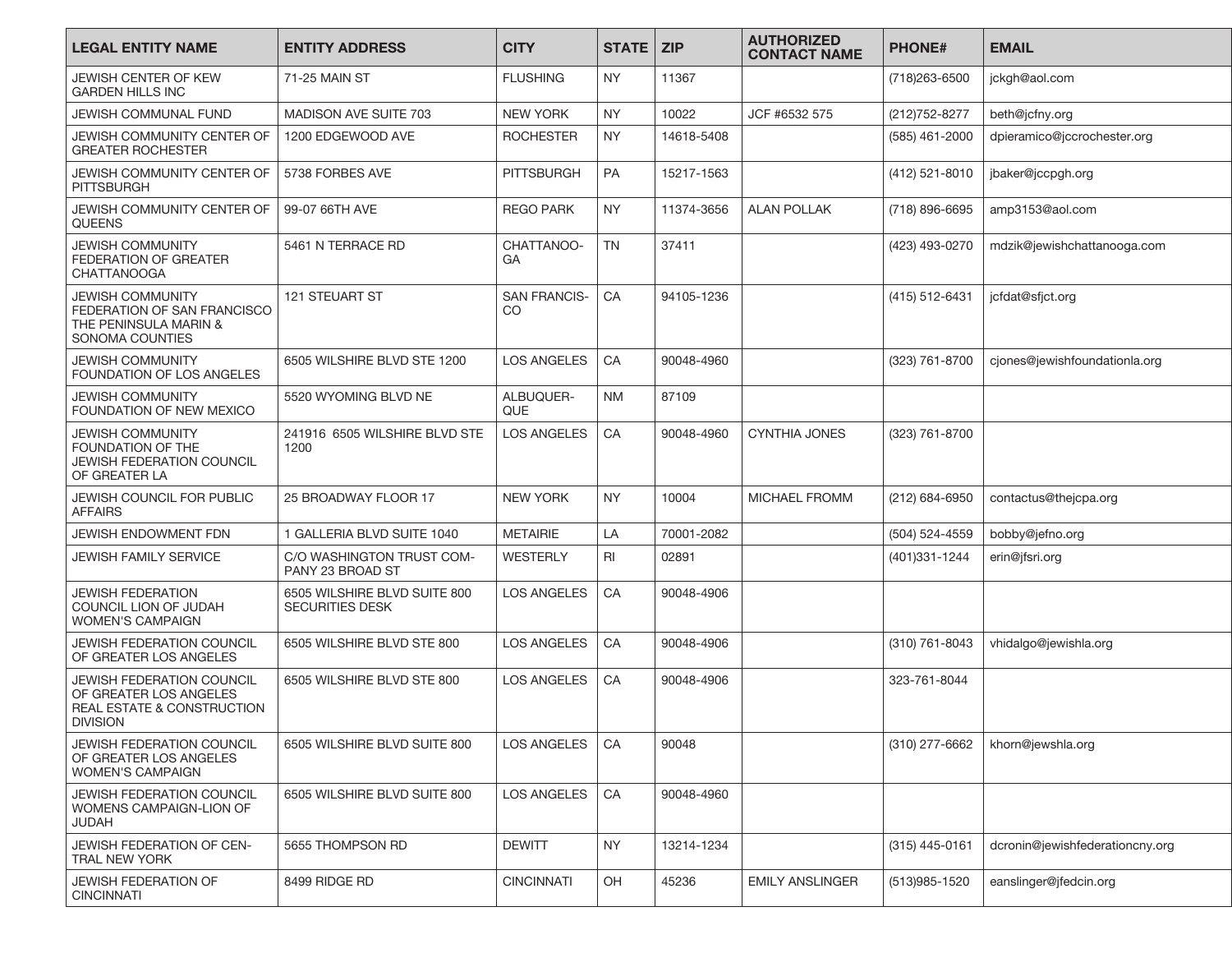| <b>LEGAL ENTITY NAME</b>                                                                      | <b>ENTITY ADDRESS</b>                                    | <b>CITY</b>                    | <b>STATE</b> | <b>ZIP</b> | <b>AUTHORIZED</b><br><b>CONTACT NAME</b> | <b>PHONE#</b>        | <b>EMAIL</b>                   |
|-----------------------------------------------------------------------------------------------|----------------------------------------------------------|--------------------------------|--------------|------------|------------------------------------------|----------------------|--------------------------------|
| <b>JEWISH FEDERATION OF</b><br><b>CINCINNATI ENDOWMENT FUND</b>                               | 8499 RIDGE ROAD                                          | <b>CINCINNATI</b>              | <b>OH</b>    | 45236      |                                          | (513) 985-1537       | eansolinger@jfedcin.org        |
| JEWISH FEDERATION OF<br><b>CLEVELAND</b>                                                      | 25701 SCIENCE PARK DR                                    | <b>CLEVELAND</b>               | OH           | 44122-7302 | <b>FISCAL</b>                            | (216) 593-2900       | breis@jcfcleve.org             |
| <b>JEWISH FEDERATION OF</b><br><b>CUMBERLAND COUNTY</b>                                       | 1015 E PARK AVE SUITE B                                  | <b>VINELAND</b>                | <b>NJ</b>    | 08360-4037 | <b>NECHAMA</b><br><b>RAPOPORT</b>        | (856) 696-4445       | campaign@jewishcumberland.org  |
| JEWISH FEDERATION OF<br><b>DELAWARE</b>                                                       | 101 GARDEN OF EDEN RD STE 102                            | <b>WILMINGTON</b>              | <b>DE</b>    | 19803-1511 |                                          | (302) 427-2100       | gina.kozicki@shalomdel.org     |
| <b>JEWISH FEDERATION OF</b><br><b>DUTCHESS COUNTY</b>                                         | P O BOX 2525                                             | POUGHKEEP-<br><b>SIE</b>       | <b>NY</b>    | 12603      |                                          | (845) 471-9811       | admin@jewishdutchess.org       |
| <b>JEWISH FEDERATION OF</b><br><b>GREATER ATLANTA</b>                                         | 1440 SPRING ST NW                                        | <b>ATLANTA</b>                 | GA           | 30309-2832 | <b>CINDY WEIK</b>                        | (678) 222-3728       | jwiley@jfga.org                |
| JEWISH FEDERATION OF<br><b>GREATER HOUSTON</b>                                                | 5603 S BRAESWOOD BLVD                                    | <b>HOUSTON</b>                 | <b>TX</b>    | 77096-3907 |                                          | (713) 729-7000<br>X3 | tcampbell@houstonjewish.org    |
| <b>JEWISH FEDERATION OF</b><br><b>GREATER</b><br><b>MIDDLESEX COUNTY</b>                      | 230 OLD BRIDGE TPKE                                      | <b>SOUTH RIVER</b>             | <b>NJ</b>    | 08882-2053 | <b>GERRIE BAMIRA</b>                     | 732-588-1812         | lorig@jewishheartnj.org        |
| <b>JEWISH FEDERATION OF</b><br><b>GREATER NEW ORLEANS</b>                                     | 3747 W ESPLANADE AVE                                     | <b>METAIRIE</b>                | LA           | 70002      |                                          | (504) 780-5606       | joel@jewishnola.com            |
| <b>JEWISH FEDERATION OF</b><br><b>GREATER PHILADELPHIA</b>                                    | 2100 ARCH ST 8TH FLOOR                                   | PHILADELPHIA                   | <b>PA</b>    | 19103-1300 | <b>HELEN S RAO</b>                       | (215) 832-0563       | hrao@jewishphilly.org          |
| JEWISH FEDERATION OF<br><b>GREATER PITTSBURGH</b>                                             | 2000 TECHNOLOGY DR STE 100                               | <b>PITTSBURGH</b>              | <b>PA</b>    | 15219-3110 | MILO AVERBACH                            | (412)992-5206        | jking@jfedpgh.org              |
| JEWISH FEDERATION OF<br><b>GREATER WASHINGTON</b>                                             | 6101 EXECUTIVE BLVD STE 100                              | <b>ROCKVILLE</b>               | <b>MD</b>    | 20852-3913 |                                          | (301) 230-7277       | karen.jacobs@shalomdc.org      |
| JEWISH FEDERATION OF<br><b>HOWARD COUNTY</b>                                                  | CENTURY PLAZA 1000 STE 400<br>10630 LITTLE PATUXENT PKWY | <b>COLUMBIA</b>                | <b>MD</b>    | 21044-3294 | <b>ELLIOT SHEFRIN</b>                    | (410)419-9306        | vpo@jewishhowardcounty.org     |
| <b>JEWISH FEDERATION OF</b><br><b>METROPOLITAN CHICAGO</b>                                    | 30 SOUTH WELLS ROOM 4048                                 | <b>CHICAGO</b>                 | IL.          | 60606      |                                          | 718-242-0256         | peterchicwick@juf.org          |
| <b>JEWISH FEDERATION OF NORTH</b><br><b>AMERICA</b>                                           | 25 BROADWAY, SUITE 1700                                  | <b>NEW YORK</b>                | <b>NY</b>    | 10004      | <b>MARK WILF</b>                         | (212) 284-6500       | info@jewishfederations.org     |
| <b>JEWISH FEDERATION OF</b><br>NORTHEASTERN PENNSYLVANIA                                      | 601 JEFFERSON AVE                                        | <b>SCRANTON</b>                | <b>PA</b>    | 18510-1621 |                                          | (570) 961-7151       | mark.silverberg@jewishnepa.org |
| JEWISH FEDERATION OF PALM<br><b>BEACH COUNTY INC</b>                                          | 1 HARVARD CIR STE 100                                    | <b>WEST PALM</b><br><b>BCH</b> | FL.          | 33409-1905 |                                          | (561) 478-0700       |                                |
| <b>JEWISH FEDERATION OF RHODE</b><br><b>ISLAND</b>                                            | 130 SESSIONS ST                                          | <b>PROVIDENCE</b>              | RI           | 02906      | <b>DANIEL G HAMEL</b>                    | (401) 421-4111       | dhamel@jewishallianceri.org    |
| JEWISH FEDERATION OF SAN<br><b>ANTONIO</b>                                                    | 12500 NW MILITARY HWY STE 200                            | <b>SAN ANTONIO</b>             | <b>TX</b>    | 78231-1871 | <b>JANET IRWINE</b>                      | (210) 302-6963       | qarnet@jfsatx.org              |
| JEWISH FEDERATION OF SAN<br><b>ANTONIO ELSA &amp; PHILIP</b><br><b>BARSHOP ENDOWMENT FUND</b> | 12500 NW MILITARY HWY STE 200                            | <b>SAN ANTONIO</b>             | <b>TX</b>    | 78231-1871 |                                          | (210) 302-6963       |                                |
| JEWISH FEDERATION OF SAN<br>ANTONIO FREEMAN FUNDS                                             | 12500 NW MILITARY HWY STE 200                            | <b>SAN ANTONIO</b>             | <b>TX</b>    | 78231-1871 |                                          | (210) 302-6963       | irwinej@jfsatx.org             |
| JEWISH FEDERATION OF SOUTH<br>PALM BEACH COUNTY                                               | 9901 DONNA KLEIN BLVD                                    | <b>BOCA RATON</b>              | FL.          | 33428      |                                          | (561) 852-3100       | sheilak@bocafed.org            |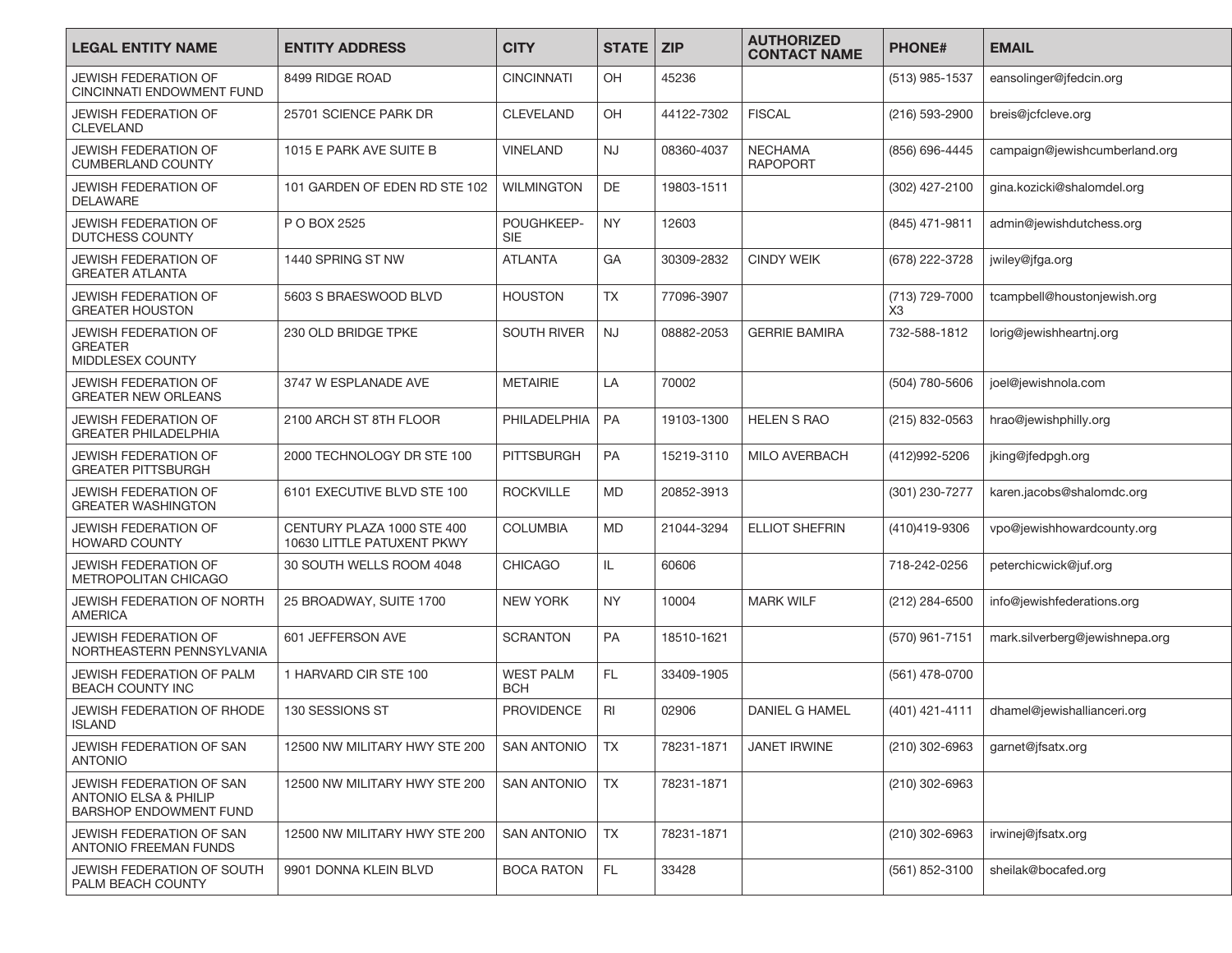| <b>LEGAL ENTITY NAME</b>                                              | <b>ENTITY ADDRESS</b>                         | <b>CITY</b>                    | <b>STATE</b> I | <b>ZIP</b> | <b>AUTHORIZED</b><br><b>CONTACT NAME</b> | <b>PHONE#</b>    | <b>EMAIL</b>                       |
|-----------------------------------------------------------------------|-----------------------------------------------|--------------------------------|----------------|------------|------------------------------------------|------------------|------------------------------------|
| <b>JEWISH FEDERATION OF</b><br><b>SPRINGFIELD ILLINOIS</b>            | 1045 OUTER PARK DR STE 320                    | <b>SPRINGFIELD</b>             | IL.            | 62704-4408 |                                          | (217) 787 - 7223 | JDATZ@SHALOMSPRINGFIELD.ORG        |
| <b>JEWISH FEDERATION OF ST</b><br><b>LOUIS</b>                        | 12 MILLSTONE CAMPUS DR                        | <b>SAINT LOUIS</b>             | <b>MO</b>      | 63146-5776 | <b>EMILY MCLEAN</b>                      | (314)442-3822    | emclean@jfedstl.org                |
| <b>JEWISH FEDERATION OF THE</b><br><b>LEHIGH VALLEY</b>               | 702 N 22ND ST                                 | <b>ALLENTOWN</b>               | <b>PA</b>      | 18104-3904 | <b>TEMPLE COLDREN</b>                    | (610) 821-5500   | controller@jflv.org                |
| JEWISH FEDERATION OF THE<br><b>SACRAMENTO REGION</b>                  | 2351 WYDA WAY                                 | <b>SACRAMENTO</b>              | CA             | 95825      |                                          |                  |                                    |
| JEWISH FEDERATION OF TULSA                                            | 2021 E 71ST ST                                | <b>TULSA</b>                   | OK             | 74136-5408 | <b>THOMAS G GILL</b>                     | (918) 495-1100   | tomgill@jewishtulsa.org            |
| <b>JEWISH FEDERATION OF ULSTER</b><br><b>COUNTY</b>                   | 390 AARON CT                                  | <b>KINGSTON</b>                | <b>NY</b>      | 12401-2964 |                                          | (845) 338-8131   | info@ucjf.org                      |
| JEWISH FEDERATION OF<br><b>VENTURA COUNTY</b>                         | 7620 FOOTHILL RD                              | <b>VENTURA</b>                 | CA             | 93004      | <b>CHERI DEKOFSKY</b>                    | (805) 647-7800   | federation@jewishventuracounty.org |
| JEWISH HOME FOR THE AGING                                             | 7150 TAMPA AVE                                | <b>RESEDA</b>                  | CA             | 91335-3700 |                                          | (818) 774-3229   | dgines@jnf.org                     |
| <b>JEWISH INSTITUTE FOR</b><br>NATIONAL SECURITY OF<br><b>AMERICA</b> | 1104 14TH ST., NW, SUITE 1030                 | <b>WASHINGTON</b>              | DC             | 20005      | DAVID P STEINMAN                         | (202) 667-3900   | info@jinsa.org                     |
| <b>JEWISH LABOR COMMITTEE</b>                                         | 140 WEST 31ST STREET, 2ND<br><b>FLOOR</b>     | <b>NEW YORK</b>                | <b>NY</b>      | 10001      | STUART APPLEBAUM                         | (212) 477-0707   | info@jewishlabor.org               |
| JEWISH MUSEUM OF MD                                                   | 15 LLOYD ST                                   | <b>BALTIMORE</b>               | <b>MD</b>      | 21202      | <b>MARVIN PINKERT</b>                    |                  |                                    |
| JEWISH NATIONAL FUND                                                  | 78 RANDALL AVE                                | <b>ROCKVILLE</b><br><b>CTR</b> | <b>NY</b>      | 11570      | <b>INVESTMENT DEPT</b>                   | (212) 879-9300   | dgines@jnf.org                     |
| <b>JEWISH REHABILITATION</b><br><b>CENTER</b>                         | 151 OCEAN ST                                  | <b>LYNN</b>                    | MA             | 01902-2050 |                                          |                  |                                    |
| JEWISH RELIEF SOCIETY                                                 | 1898 S TAYLOR RD                              | <b>CLEVELAND</b>               | OH             | 44118      |                                          | (216) 401-5811   | maboody120@aol.com                 |
| JEWISH SENIORS AGENCY OF<br><b>RHODE ISLAND</b>                       | C/O WASHINGTON TRUST CO 23<br><b>BROAD ST</b> | <b>WESTERLY</b>                | RI             | 02891      |                                          | (401) 654-8410   | dlpicozzi@washtrust.com            |
| <b>JEWISH THEOLOGICAL</b><br>SEMINARY OF AMERICA INC                  | ATTN CFO 3080 BROADWAY                        | <b>NEW YORK</b>                | <b>NY</b>      | 10027-4650 |                                          |                  |                                    |
| JEWISH UNITED FUND OF<br>METROPOLITAN CHICAGO                         | 30 S. WELLE ST                                | <b>CHICAGO</b>                 | IL.            | 60606      | ANDY HOCHBERG                            | (312) 346-6700   |                                    |
| <b>JEWISH WOMEN INTERNATIONAL</b>                                     | 1129 20TH ST NW STE 801                       | <b>WASHINGTON</b>              | DC             | 20036-3425 |                                          | (202) 857-1300   | loriweinstein@jwi.org              |
| <b>JEWISHCOLORADO</b>                                                 | 300 S DAHLIA ST STE 300                       | <b>DENVER</b>                  | CO             | 80246      |                                          | (303) 316-6457   | dbird@jewishcolorado.org           |
| JOINT RETIREMENT BOARD FOR<br>CONSERVATIVE JUDAISM                    | 1 PENN PLAZA STE 1515                         | <b>NEW YORK</b>                | <b>NY</b>      | 10119-0015 | <b>MITCHELL</b><br><b>SMILOWITZ</b>      | (212) 947-2400   | mitchell.smilowitz@jrbcj.org       |
| KETER ZION SOCIETY OF NY INC                                          | 1814 E 19TH ST APT 2D                         | <b>BROOKLYN</b>                | <b>NY</b>      | 11229-3548 | <b>IRVING ASHER</b>                      | (917) 318-2984   |                                    |
| KOL RINAH SISTERHOOD                                                  | 829 N HANLEY ROAD                             | ST LOUIS                       | <b>MO</b>      | 63130      | <b>MARJORIE FELDMAN</b>                  | (314) 432-0386   | maf55@email.com                    |
| KRAKAUER-YAMPOLER<br><b>BENEFICIAL SOCIETY</b>                        | 1001 EASTON RD APT M 617                      | <b>WILLOW</b><br><b>GROVE</b>  | PA             | 19090-2057 |                                          | (215) 346-2302   | sheltax2@msn.com                   |
| LAKE SHORE DRIVE SYNAGOGUE                                            | 70 E ELM ST                                   | <b>CHICAGO</b>                 | IL.            | 60611-1016 | STUART GREENFIELD                        | (312) 337-6811   | chicarddoc1@aol.com                |
| LIBERTY YOUNG MEN<br><b>ASSOCIATION</b>                               | <b>5 DIAMOND DR</b>                           | <b>EDISON</b>                  | <b>NJ</b>      | 08820-3831 | <b>ELLIOTT LUDWIN</b>                    | (732) 770-9076   | eludwin@optonline.net              |
| LINCOLN SQUARE SYNAGOGUE                                              | 180 AMSTERDAM AVE                             | NEW YORK                       | <b>NY</b>      | 10023-5005 |                                          | (212)874-6100    |                                    |
| MACCABI USA/SPORTS FOR<br><b>ISRAEL</b>                               | 1511 S WALNUT ST, SUITE 401                   | PHILADELPHIA                   | PA             | 19102      | <b>JEFF BUKANTZ</b>                      | $(215)$ 561-6900 | maccabi@maccabiusa.com             |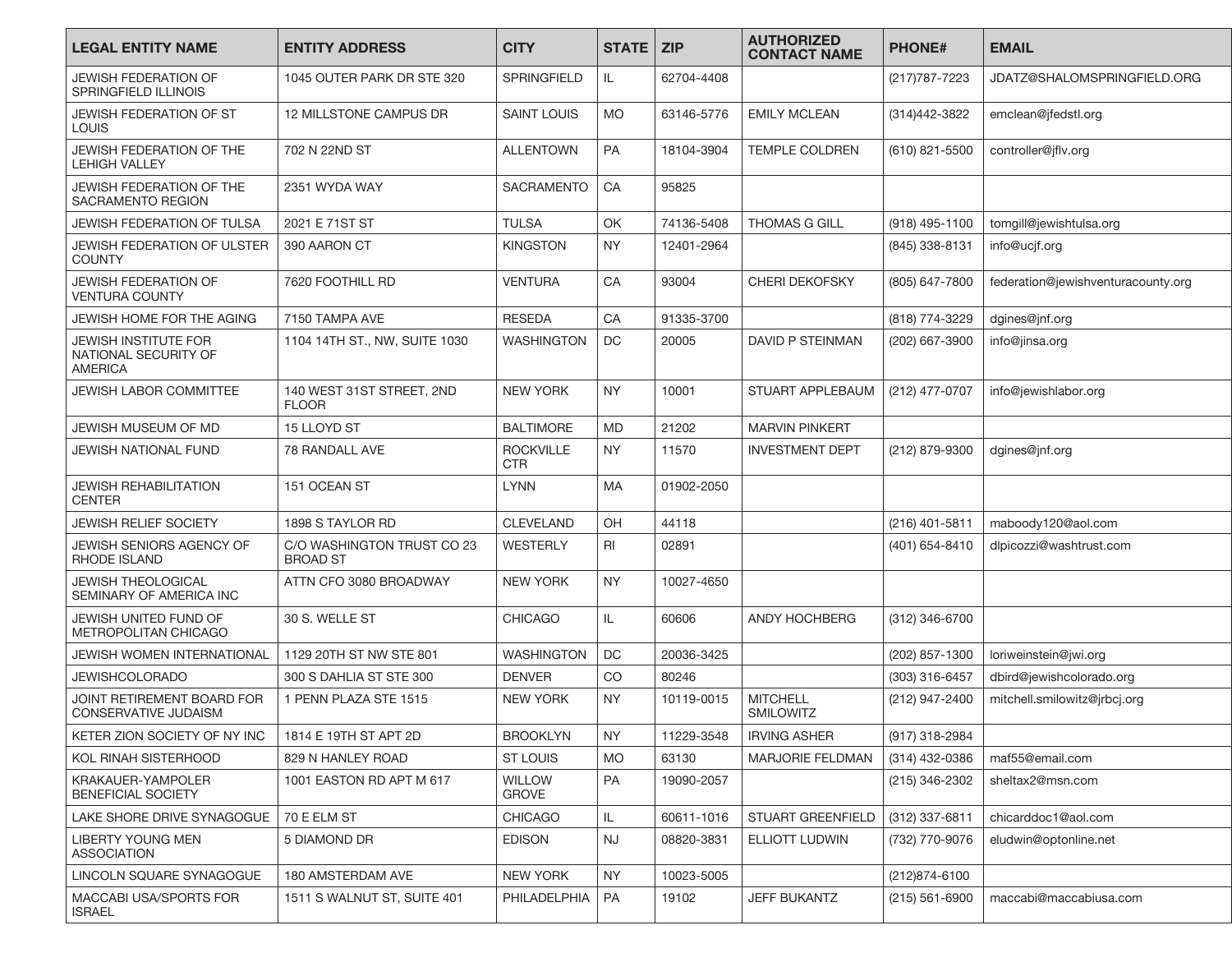| <b>LEGAL ENTITY NAME</b>                                                      | <b>ENTITY ADDRESS</b>                | <b>CITY</b>           | <b>STATE</b> | <b>ZIP</b> | <b>AUTHORIZED</b><br><b>CONTACT NAME</b> | <b>PHONE#</b>    | <b>EMAIL</b>                  |
|-------------------------------------------------------------------------------|--------------------------------------|-----------------------|--------------|------------|------------------------------------------|------------------|-------------------------------|
| MACHPELAH CEMETERY<br>ASSOCIATION OF FLINT<br>MICHIGAN INC                    | PO BOX 320040                        | <b>FLINT</b>          | MI           | 48532      | <b>JUDITH M KASLE</b>                    | (810) 733-5271   | fkasle@comcast.net            |
| MADRONE PROPERTY HOLDINGS<br><b>INC</b>                                       | 294 CRAFT AVE APT 1                  | <b>PITTSBURGH</b>     | <b>PA</b>    | 15213-4246 |                                          | $(415)$ 461-8648 |                               |
| MAPLE HILL CEMETERY<br><b>ASSOCIATION</b>                                     | PO BOX 2104                          | <b>PEABODY</b>        | <b>MA</b>    | 01960      |                                          | (978) 535-2525   | steveatmaplehill@comcast.net  |
| MARAMAROS YOUNG MENS<br>SOCIETY OF BROOKLYN INC                               | 1946 E 26 ST                         | <b>BROOKLYN</b>       | <b>NY</b>    | 11229      | <b>VICTOR FRIED</b>                      | (718) 704-4499   | vfried@hotmail.com            |
| MARINE PARK JEWISH CENTER                                                     | 3311 AVE S                           | <b>BROOKLYN</b>       | <b>NY</b>    | 11234      | <b>ARYEH JACOBSON</b>                    |                  |                               |
| MARLBORO JEWISH CENTER                                                        | 103 SCHOOL RD W                      | <b>MARLBORO</b>       | <b>NJ</b>    | 07746-1573 | STEVEN SOLOMON                           | (723) 536-2300   |                               |
| <b>MAZON</b>                                                                  | 10850 WILSHIRE BLVD., SUITE 400      | <b>LOS ANGELES</b>    | CA           | 90024      | <b>LANI MORENO</b>                       | (310) 442-0020   | Imoreno@mazon.org             |
| MERCAZ USA, THE ZIONIST<br>ORGANIZATION OF THE<br><b>CONSERVATIV</b>          | 520 EIGHTH AVENUE, 4TH FLOOR         | <b>NEW YORK</b>       | <b>NY</b>    | 10018      | <b>MARILYN WIND</b>                      | (212) 533-2061   | info@mercazusa.org            |
| MILWAUKEE JEWISH<br>FEDERATION INC                                            | 1360 N PROSPECT AVE                  | <b>MILWAUKEE</b>      | WI           | 53202-3016 |                                          | (414) 390-5700   | tomo@milwaukeejewish.org      |
| MONMOUTH REFORM TEMPLE<br><b>RSJP ENDOWMENT</b>                               | 332 HANCE AVE                        | <b>TINTON FALLS</b>   | <b>NJ</b>    | 07724-2730 |                                          | (732) 219-7680   | stuchband@comcast.net         |
| MONTEBELLO JEWISH CENTER<br><b>SISTERHOOD</b>                                 | 34 MONTEBELLO RD                     | <b>MONTEBELLO</b>     | <b>NY</b>    | 10901      | SANDY BERG                               | (845) 304-1218   | sbergslp@aol.com              |
| MONTEREY PENINSULA JEWISH<br><b>COMMUNITY DBA</b><br>CONGREGATION BETH ISRAEL | 5716 CARMEL VALLEY ROAD              | CARMEL                | CA           | 93923      | <b>RICHARD ADER</b>                      | (831) 624-2015   | richader@gmail.com            |
| <b>MOSES MONTEFIORE</b><br><b>SYNAGOGUE</b>                                   | <b>PO BOX 817</b>                    | <b>APPLETON</b>       | WI           | 54912      |                                          | (920) 843-0076   | aelevenstein@gmail.com        |
| MOUNT MORIAH CEMETERY OF<br>NEW JERSEY PERPETUAL CARE<br><b>FUND</b>          | 685 FAIRVIEW AVE                     | <b>FAIRVIEW</b>       | <b>NJ</b>    | 07022-1827 |                                          |                  |                               |
| MOUNT MORIAH CEMETERY<br>PERPETUAL CARE FUND                                  | 685 FAIRVIEW AVE                     | <b>FAIRVIEW</b>       | <b>NJ</b>    | 07022-1827 |                                          |                  |                               |
| MOUNT OLIVE CEMETERY<br>PERPETUAL CARE FUND                                   | 27855 AURORA RD                      | <b>CLEVELAND</b>      | OH           | 44139      |                                          | (440) 248-5100   | mtolivecemetery@sbcglobal.net |
| MOUNT SINAI MEDICAL CENTER<br><b>FOUNDATION INC</b>                           | 4300 ALTON RD STE 100                | <b>MIAMI BEACH</b>    | FL.          | 33140-2800 | <b>MATT MILLS</b>                        | (305) 674-2030   | matt.mills@msmc.com           |
| NA AMAT                                                                       | 6328 FORBES AVE                      | <b>PITTSBURGH</b>     | PA           | 15217-1717 | <b>DEE SELEKMAN</b>                      |                  |                               |
| NA'AMAT USA                                                                   | 21515 VANOWEN STREET, SUITE<br>102   | CANOGA<br><b>PARK</b> | CA           | 91303      | <b>JANET GURVITCH</b>                    | (818) 431-2200   | naamat@naamat.org             |
| NATIONAL ASSOCIATION OF<br>TEMPLE ADMINISTRATORS                              | 3060 EL CERRITO PLAZA #331           | <b>EL CERRITO</b>     | CA           | 94530      |                                          | (800) 966-6282   |                               |
| NATIONAL COALITION<br><b>SUPPORTING</b><br>EURASIAN JEWRY                     | 1120 20TH STREET, NW, SUITE<br>300 N | WASHINGTON            | DC           | 20036      | W JAMES SCHILLER                         | (202) 898-2500   | ncsej@ncsej.org               |
| NATIONAL COUNCIL OF JEWISH<br><b>WOMEN</b>                                    | 2055 L ST, NW SUITE 650              | WASHINGTON            | DC           | 20036      | DANA GERSHON                             | (202) 296-2588   | action@ncjw.org               |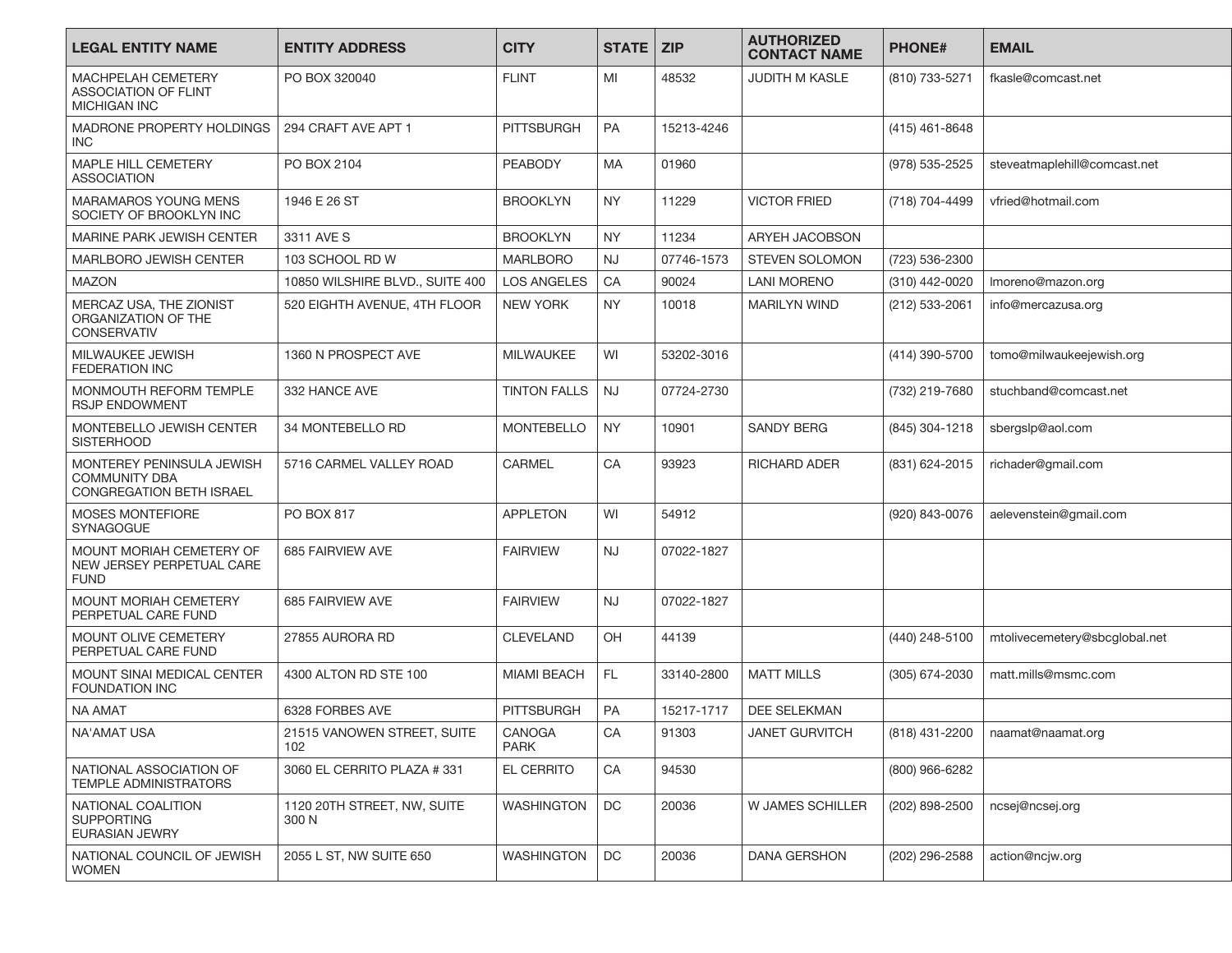| <b>LEGAL ENTITY NAME</b>                                                   | <b>ENTITY ADDRESS</b>                       | <b>CITY</b>                    | <b>STATE</b> | <b>ZIP</b> | <b>AUTHORIZED</b><br><b>CONTACT NAME</b>    | <b>PHONE#</b>      | <b>EMAIL</b>                  |
|----------------------------------------------------------------------------|---------------------------------------------|--------------------------------|--------------|------------|---------------------------------------------|--------------------|-------------------------------|
| NATIONAL COUNCIL OF<br><b>JEWISH WOMEN BERGEN</b><br><b>COUNTY SECTION</b> | 75 SO WASHINGTON AVE                        | <b>BERGENFIELD</b>             | <b>NJ</b>    | 07621      |                                             | (201) 385-4847     | office@ncjwbcs.org            |
| NATIONAL COUNCIL OF JEWISH<br>WOMEN ESSEX COUNTY<br><b>SECTION INC</b>     | 70 S ORANGE AVE STE 120                     | <b>LIVINGSTON</b>              | <b>NJ</b>    | 07039-4903 |                                             |                    |                               |
| NATIONAL COUNCIL OF JEWISH<br>WOMEN LOUISVILLE SECTION                     | 1250 BARDSTOWN RD                           | <b>LOUISVILLE</b>              | KY.          | 40204-1333 | <b>BARBARA PASS</b>                         |                    |                               |
| NATIONAL COUNCIL OF JEWISH<br>WOMEN PENINSULA SECTION<br><b>INC</b>        | 342 CENTRAL AVENUE                          | <b>LAWRENCE</b>                | <b>NY</b>    | 11559      |                                             | (212) 371-6600     |                               |
| NATIONAL COUNCIL OF YOUNG<br><b>ISRAEL</b>                                 | 50 EISENHOWER DRIVE, SUITE 102              | <b>PARAMUS</b>                 | <b>NJ</b>    | 7652       | <b>FARLEY I WEISS</b>                       | (212) 929-1525     | ncyi@youngisrael.org          |
| <b>NER TAMID GREENSPRING</b><br><b>VALLEY SISTERHOOD</b>                   | 7 STANSON CT                                | <b>OWINGS</b><br><b>MILLS</b>  | <b>MD</b>    | 21117      |                                             | $(410) 561 - 1641$ | nkungar@verizon.net           |
| NEW CITY JEWISH CENTER                                                     | 47 OLD SCHOOLHOUSE RD                       | <b>NEW CITY</b>                | <b>NY</b>    | 10956-6142 |                                             | (845) 638-9600     | monica@newcityjc.org          |
| NEW CITY JEWISH CENTER<br><b>SISTERHOOD</b>                                | 47 OLD SCHOOLHOUSE RD                       | <b>NEW CITY</b>                | <b>NY</b>    | 10956-6124 | SARAH KANSKY                                | (845) 638-9600     | skansky71@yahoo.com           |
| <b>NEW CRACOW FRIENDSHIP</b><br>SOCIETY INC                                | 33 CERRETA LANE                             | <b>SCARSDALE</b>               | <b>NY</b>    | 10583      | <b>JACK GINGOLD</b>                         | (914) 714-9071     | jackgingold@msn.com           |
| NEW HAVEN BETH ISRAEL<br><b>CEMETERY ASSOCIATION INC</b>                   | C/O DHL&S FOUR CORPORATE DR<br>SUITE 488    | <b>SHELTON</b>                 | <b>CT</b>    | 06484      | ERIC N HENDLIN                              | (203) 929-3535     | eric@dhls.com                 |
| NEWBURGH JEWISH COMMUNITY<br><b>CENTER</b>                                 | 290 NORTH STREET                            | <b>NEWBURGH</b>                | <b>NY</b>    | 12550      |                                             | (845) 561-6602     | visitnewburghjcc@gmail.com    |
| NORTH AMERICAN ASSOCIATION<br>OF SYNAGOGUE EXECUTIVES                      | 33 KEJARO COURT                             | <b>CENTEREACH</b>              | <b>NY</b>    | 11720      | <b>HARRY HAUSER</b>                         | (631) 732-9461     | office@naase.org              |
| NORTH LOUISIANA JEWISH<br><b>FEDERATION</b>                                | 245 A SOUTHFIELD RD                         | <b>SHREVEPORT</b>              | LA           | 71105-3608 | <b>BETHANY SORKEY</b>                       | (318) 868-1200     | jewishnla@gmail.com           |
| NORTH SUBURBAN SYNAGOGUE<br>BETH EL ENDOWMENT FUND INC                     | 1175 SHERIDAN ROAD                          | <b>HIGHLAND</b><br><b>PARK</b> | IL.          | 60035      | <b>JONATHAN YAFFE</b>                       | (837) 373-7542     | kennydalevin@gmail.com        |
| NORTH TAHOE HEBREW<br>CONGREGATION                                         | 7000 LATONE AVE PO BOX 201                  | <b>TAHOE VISTA</b>             | CA           | 96148      | SHEILA THOMPSON                             | (530) 546-0895     | sheilat112@gmail.com          |
| NORWICH FRIENDS OF HEBREW<br>HOMES FOR THE AGED INC                        | 140 OX HILL RD                              | <b>NORWICH</b>                 | <b>CT</b>    | 06360-2034 | <b>MARTIN C SHAPIRO</b><br><b>TREASURER</b> | (860) 887-7236     | mshap3804@aol.com             |
| OHEB SHALOM SISTERHOOD                                                     | 7310 PARK HEIGHTS AVE                       | <b>BALTIMORE</b>               | MD           | 21208-5436 | <b>ARLENE MAZER</b>                         | (410) 358-0105     | arlenefmazer@aol.com          |
| OR VE SHALOM SISTERHOOD                                                    | 1681 N DRUID HILLS RD NORTH-<br><b>EAST</b> | <b>ATLANTA</b>                 | GA           | 30319      | KAREN LEFF                                  | (770) 351-0509     | hanasara@comcast.net          |
| <b>ORT AMERICA</b>                                                         | 75 MAIDEN LANE 10TH FLOOR                   | <b>NEW YORK</b>                | <b>NY</b>    | 10038      | HOWARD LANZNAR                              | (212) 505-7700     | info@ortamerica.org           |
| PARK AVENUE SYNAGOGUE                                                      | 50 E 87TH ST                                | NEW YORK                       | <b>NY</b>    | 10128-1002 | <b>JONATHAN</b><br><b>SCHLESINGER</b>       | (212) 369-2600     | jschlesinger@pasyn.org        |
| PARK SYNAGOGUE                                                             | 27500 SHAKER BLVD                           | PEPPER PIKE                    | OH           | 44124-5050 |                                             | (216) 371-2244     | plindberg@parksyn.org         |
| RABBI GRAFMAN ENDOWMENT<br>FUND FOR TEMPLE EMANU-EL                        | 2100 HIGHLAND AVE S                         | <b>BIRMINGHAM</b>              | AL           | 35205-4002 | <b>JANN T BLITZ</b>                         | (205) 933-8037     | jblitz@ourtemple.org          |
| RABBI WILLIAM SAJOWITZ<br>ENDOWMENT FUND OF TEMPLE<br><b>EMANUEL</b>       | 1250 BOWER HILL RD                          | <b>PITTSBURGH</b>              | PA           | 15243-1304 | <b>LESLIE HOFFMAN</b>                       | (412) 279-7600     | lhoffman@templeemanuelpgh.org |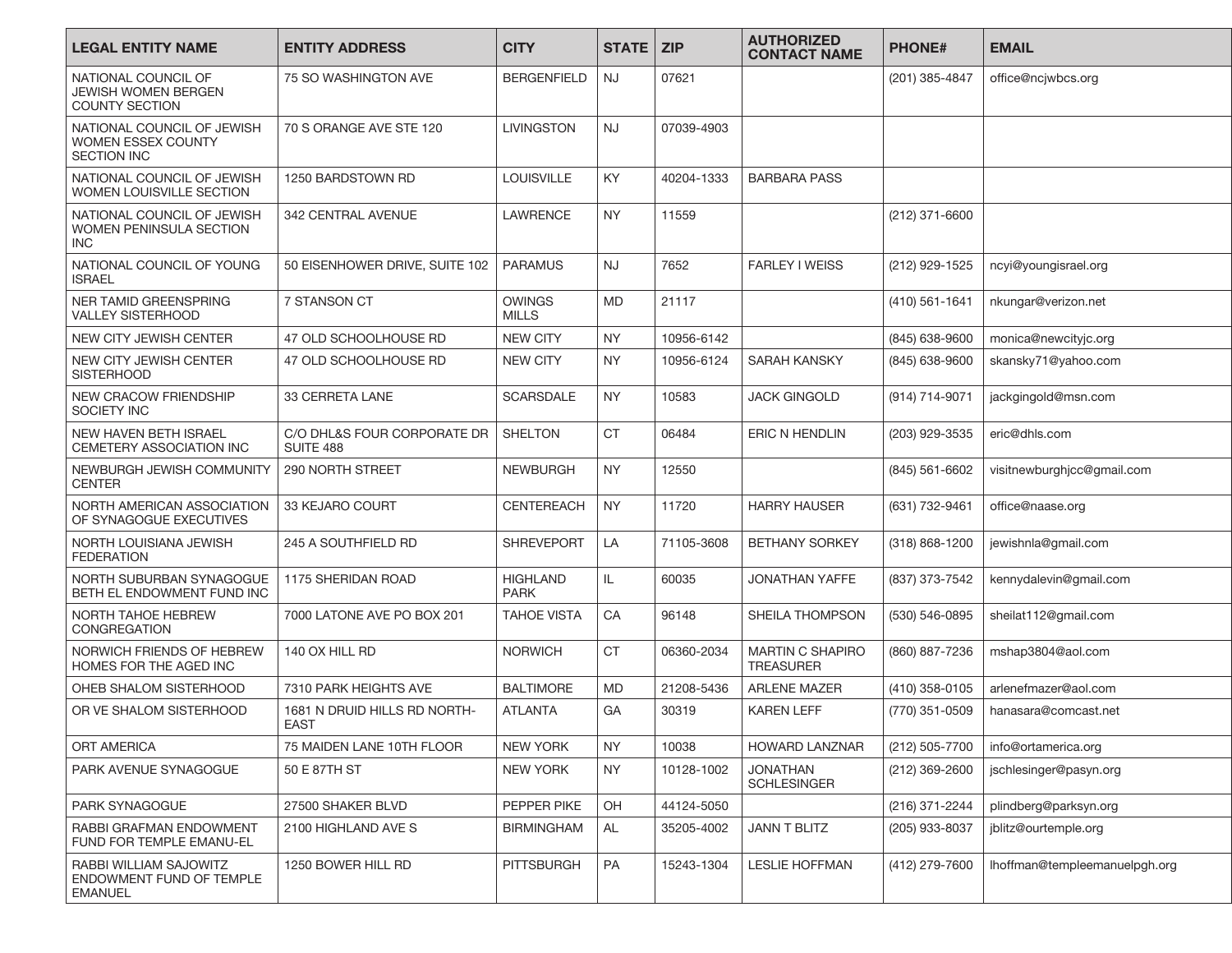|                                               | <b>LEGAL ENTITY NAME</b>                                             | <b>ENTITY ADDRESS</b>                     | <b>CITY</b>                      | <b>STATE</b> | <b>ZIP</b> | <b>AUTHORIZED</b><br><b>CONTACT NAME</b> | <b>PHONE#</b>  | <b>EMAIL</b>                |
|-----------------------------------------------|----------------------------------------------------------------------|-------------------------------------------|----------------------------------|--------------|------------|------------------------------------------|----------------|-----------------------------|
|                                               | RABBINICAL ASSEMBLY                                                  | 3080 BROADWAY                             | <b>NEW YORK</b>                  | <b>NY</b>    | 10027      | <b>RABBI STEWART</b><br><b>VOGEL</b>     | (212) 280-6000 | info@rabbinicalassembly.org |
|                                               | RABBINICAL COUNCIL OF<br><b>AMERICA</b>                              | 305 SEVENTH AVENUE, 12TH<br><b>FLOOR</b>  | <b>NEW YORK</b>                  | <b>NY</b>    | 10001      | <b>RABBI DANIEL</b><br><b>KOROBKIN</b>   | (212) 807-9000 | office@rabbis.org           |
|                                               | <b>REFORM PENSION BOARD</b>                                          | 355 LEXINGTON AVE 5TH FLOOR               | <b>NEW YORK</b>                  | <b>NY</b>    | 10017-6603 | <b>ALYCE GUNN</b>                        | (646) 884-9888 | agunn@rpb.org               |
|                                               | RELIGIOUS ZIONIST OF AMERICA                                         | 305 SEVENTH AVENUE, 12TH<br><b>FLOOR</b>  | NEW YORK                         | NY.          | 10001      | <b>MARTIN OLINER</b>                     | (212) 465-9234 | office@rza.org              |
| XX<br><b>MIZRACHI</b><br>RELIGIOUS ZIONISTS O | RELIGIOUS ZIONISTS OF<br>AMERICA, MIZRACHI HAPOEL<br>HAMIZRACHI INC. | 896 CENTRAL AVENUE, SUITE A               | <b>WOODMERE</b>                  | <b>NY</b>    | 11598      | <b>RABBI ARI ROCKOFF</b>                 | 212.465.9234   | office@rza.org              |
|                                               | RESERVE TR FUND JEWISH<br>FEDERATION OF THE BERK-<br>SHIRES INC      | 196 SOUTH ST                              | <b>PITTSFIELD</b>                | MA           | 01201-6807 |                                          | (413) 743-1104 |                             |
|                                               | ROCKLAND JEWISH FAMILY<br><b>SERVICE</b>                             | 450 W NYACK RD SUITE #2                   | <b>W NYACK</b>                   | <b>NY</b>    | 10994      |                                          | (845) 354-2121 | mdowling@rjfs.org           |
|                                               | SARASOTA-MANATEE JEWISH<br><b>FEDERATION</b>                         | 580 MCINTOSH RD                           | <b>SARASOTA</b>                  | FL.          | 34232-1957 |                                          | (941) 371-4546 | isideman@jfedsrq.org        |
|                                               | SHAARE ZEDEK MEDICAL<br>CENTER IN JERUSALEM                          | 55 WEST 39TH STREET                       | <b>NEW YORK</b>                  | <b>NY</b>    | 10018      | <b>MENNO RATZKER</b>                     | (212) 354-8801 | NorthEastRegion@acsz.org    |
|                                               | SHEARITH ISRAEL SISTERHOOD                                           | ATTN TREASURER 9401 DOUGLAS<br><b>AVE</b> | <b>DALLAS</b>                    | <b>TX</b>    | 75225-1612 |                                          | (214) 577-2764 | sandysomer@yahoo.com        |
|                                               | SHIR CHADASH CONSERVATIVE<br>CONGREGATION                            | 3737 W ESPLANADE AVE                      | <b>METAIRIE</b>                  | LA           | 70002-3145 |                                          |                | execdir@shirchadash.org     |
|                                               | <b>SHIR HADASH</b><br><b>RECONSTRUCTIONIST</b><br>SYNAGOGUE          | 200 W DUNDEE RD                           | <b>WHEELING</b>                  | IL.          | 60090      | RALPH NACH                               | (847) 372-6805 | finance@shir-hadash.org     |
|                                               | SHIRAT HAYAM OF THE NORTH<br><b>SHORE</b>                            | 55 ATLANTIC AVE                           | SWAMPSCOTT                       | <b>MA</b>    | 01907-2405 | <b>JASON LEVINE</b>                      | (781) 599-8005 | leadership@shirathayam.org  |
|                                               | SINAI TEMPLE                                                         | 10400 WILSHIRE BLVD                       | <b>LOS ANGELES</b>               | CA           | 90024-4602 | <b>EXECUTIVE</b><br><b>DIRECTOR</b>      | (310) 481-3245 |                             |
|                                               | SINAI TEMPLE INC ENDOWMENT<br><b>FUND</b>                            | 2800 SOUTH FRANKLIN STREET                | <b>MICHIGAN</b><br><b>CITY</b>   | IN           | 46360-7050 | EDWARD H FRANK                           | (219) 874-4477 |                             |
|                                               | SISTERHOOD CONGREGATION<br><b>SHAAREY ISRAEL</b>                     | 18 MONTEBELLO RD                          | <b>MONTEBELLO</b>                | <b>NY</b>    | 10901      |                                          | (845) 369-0300 | bashoff@aol.com             |
|                                               | SISTERHOOD OF CENTRAL<br>SYNAGOGUE-BETH EMETH                        | 430 DEMOTT AVE                            | <b>ROCKVILLE</b><br><b>CTR</b>   | NY.          | 11570      | <b>BETH COHEN</b>                        |                |                             |
|                                               | SISTERHOOD OF<br>CONGREGATION BETH AHM                               | 5075 W MAPLE RD                           | WEST BLOOM-   MI<br><b>FIELD</b> |              | 48322-2537 | <b>MARNI FOSTER</b>                      | (248) 851-6880 | marnifoster@gmail.com       |
|                                               | SISTERHOOD OF FLATBUSH<br>PARK JEWISH CENTER                         | 6363 AVENUE U                             | <b>BROOKLYN</b>                  | <b>NY</b>    | 11234      |                                          |                |                             |
|                                               | SISTERHOOD OF HAR ZION<br><b>TEMPLE</b>                              | 1500 HAGYS FORD RD                        | PENN VALLEY                      | PA           | 19072      |                                          | (610) 668-8043 | bubbie5@comcast.net         |
|                                               | SISTERHOOD OF THE<br>COMMUNITY SYNAGOGUE                             | 160 MIDDLE NECK RD                        | PORT WASH-<br><b>INGTON</b>      | <b>NY</b>    | 11050-1213 | SHAREN KAM                               | (516) 883-3144 | thekams@optonline.net       |
|                                               | SISTERHOOD SCHOMRE ISRAEL                                            | 18 PARK AVE                               | POUGHKEEP-<br><b>SIE</b>         | <b>NY</b>    | 12603      | ROBERTA GROSMAN                          | (845) 454-2890 | rgrosman@aol.com            |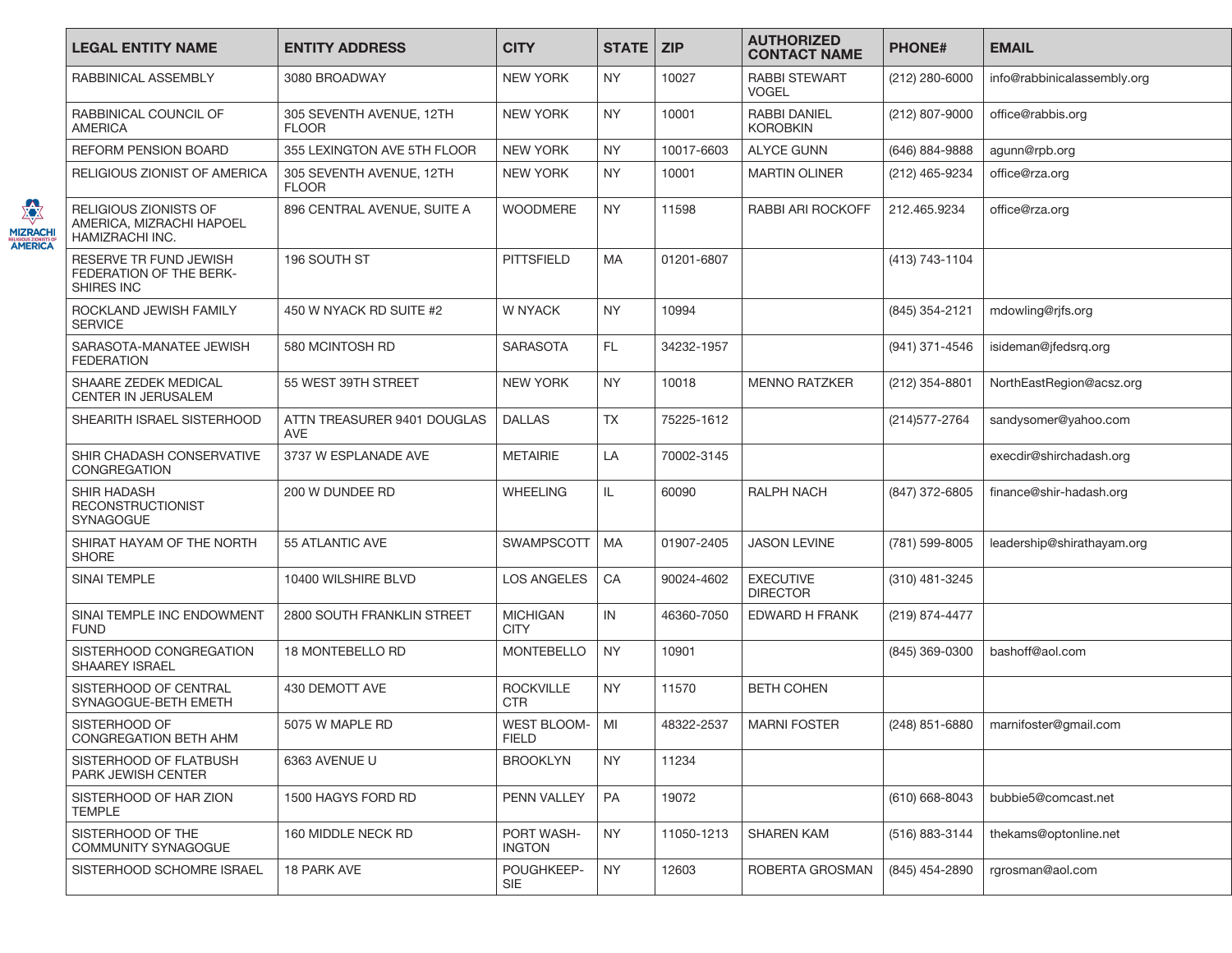| <b>LEGAL ENTITY NAME</b>                              | <b>ENTITY ADDRESS</b>                        | <b>CITY</b>                      | <b>STATE</b> | <b>ZIP</b> | <b>AUTHORIZED</b><br><b>CONTACT NAME</b> | <b>PHONE#</b>  | <b>EMAIL</b>                      |
|-------------------------------------------------------|----------------------------------------------|----------------------------------|--------------|------------|------------------------------------------|----------------|-----------------------------------|
| SISTERHOOD TEMPLE BETH<br>SHOLOM OF ROSLYN HEIGHTS    | 401 ROSLYN RD                                | <b>ROSLYN</b><br><b>HEIGHTS</b>  | <b>NY</b>    | 11577-2620 | SHERRIE GOLDSTEIN                        | (516) 248-2231 | smg023@aol.com                    |
| SISTERHOOD TEMPLE EMANUEL                             | ATTN SISTERHOOD FUND CHAIR<br>385 WARD ST    | <b>NEWTON</b><br><b>CENTER</b>   | <b>MA</b>    | 02459-1263 |                                          | (617) 965-6029 | dclevinson@comcast.net            |
| SISTERHOOD YOUNG ISRAEL<br><b>DEERFIELD BEACH</b>     | 202 CENTURY BLVD                             | <b>DEERFIELD</b><br><b>BCH</b>   | FL.          | 33442-2818 |                                          |                |                                   |
| SOUTH BALDWIN JEWISH<br><b>CENTER</b>                 | 2959 GRAND AVE                               | <b>BALDWIN</b>                   | <b>NY</b>    | 11510-4348 | <b>JEFF BARKIN</b>                       | (516) 223-5599 | sbjcoffice@optonline.net          |
| STOPNITZER YOUNG MENS<br>BENEVOLENT ASSOCIATION       | 340 ROLLING KNOLLS WAY                       | <b>BRIDGEWA-</b><br><b>TER</b>   | <b>NJ</b>    | 08807-1900 | <b>ISRAEL E WACHS</b>                    | (908) 256-0198 | cdiew@aol.com                     |
| <b>TEMPLE ADAS ISRAEL</b>                             | PO BOX 1378                                  | <b>SAG HARBOR</b>                | <b>NY</b>    | 11963-0049 | <b>HOWARD CHWATSKY</b>                   | (631) 725-0904 | howardchwatsky@aol.com            |
| TEMPLE AHAVAT ACHIM                                   | ATTN TAA BOOKKEEPER 86 MID-<br><b>DLE ST</b> | <b>GLOUCESTER</b>                | <b>MA</b>    | 01930      |                                          | (978) 281-0739 | taabookkeeper@gmail.com           |
| TEMPLE BETH AM                                        | 5950 N KENDALL DR                            | <b>MIAMI</b>                     | FL           | 33156      |                                          |                |                                   |
| TEMPLE BETH AM MARGATE INC                            | 7205 ROYAL PALM BLVD                         | <b>MARGATE</b>                   | FL.          | 33063-2420 |                                          | (954) 968-4545 | switt@beth-am.org                 |
| TEMPLE BETH DAVID OF<br><b>WESTWOOD</b>               | <b>7 CLAPBOARDTREE ST</b>                    | <b>WESTWOOD</b>                  | <b>MA</b>    | 02090-2903 |                                          | (774) 284-1603 | treasurer@templebethdavid.net     |
| TEMPLE BETH EL                                        | 1836 ROHRERSTOWN RD                          | LANCASTER                        | <b>PA</b>    | 17601      | <b>LINDA HUTT</b>                        | (717) 581-7891 | lindooz@aol.com                   |
| TEMPLE BETH EL 50TH<br><b>ANNIVERSARY FUND</b>        | 660 PARK AVE                                 | <b>HUNTINGTON</b>                | <b>NY</b>    | 11743-3832 |                                          | (631) 421-5835 |                                   |
| TEMPLE BETH EL CEMETERY<br><b>FUND</b>                | 979 DICKINSON ST                             | <b>SPRINGFIELD</b>               | MA           | 01108-3118 | NORMAN MICHAELS                          | (413) 733-4149 | rpeskin@thespringfield.org        |
| TEMPLE BETH EL NORTH PORT<br><b>JEWISH CENTER INC</b> | PO BOX 7068                                  | <b>NORTH PORT</b>                | FL.          | 34290      |                                          |                | president@templebethel-np.org     |
| TEMPLE BETH EL OF<br><b>SPRINGFIELD</b>               | 979 DICKINSON ST                             | <b>SPRINGFIELD</b>               | <b>MA</b>    | 01108-3118 | <b>RHODA PESKIN</b>                      | (413) 733-4149 | rpeskin@tbespringfield.org        |
| TEMPLE BETH EL OF<br><b>SPRINGFIELD</b>               | 979 DICKINSON ST                             | <b>SPRINGFIELD</b>               | MA           | 01108-3118 |                                          | (413) 733-4149 | rpeskin@tbespringfield.org        |
| <b>TEMPLE BETH SHALOM</b>                             | 1322 E 30TH AVENUE                           | <b>SPOKANE</b>                   | <b>WA</b>    | 99203      |                                          | (509) 326-4800 | arubens@stamperlaw.com            |
| <b>TEMPLE BETH SHALOM</b>                             | 1461 BALTIMORE ANNAPOLIS<br><b>BLVD</b>      | <b>ARNOLD</b>                    | <b>MD</b>    | 21012-2454 | ARI GOLDSTEIN                            | (410) 757-0552 | rabbi.ari.goldstein@gmail.com     |
| TEMPLE BETH SHALOM                                    | 670 HIGHLAND AVE                             | <b>NEEDHAM</b><br><b>HEIGHTS</b> | <b>MA</b>    | 02494-2220 |                                          | (781) 444-0077 |                                   |
| TEMPLE BETH SHALOM OF BOCA<br><b>RATON INC</b>        | 19140 LYONS RD                               | <b>BOCA RATON</b>                | FL.          | 33434-5536 | <b>HOWARD</b><br><b>ROSENHOUSE</b>       | (561) 483-5557 | hrosenhouse@aol.com               |
| TEMPLE BETH SHOLOM                                    | 1809 WHITNEY AVE                             | <b>HAMDEN</b>                    | CT           | 06517-1401 |                                          |                | BETHSHOLOMHAMDEN@AOL.COM          |
| TEMPLE BETH SHOLOM<br><b>CEMETERY</b>                 | 1050 S TUTTLE AVE BLDG #2                    | <b>SARASOTA</b>                  | FL.          | 34237-8106 | <b>ADMIN OFFICE</b>                      | (941) 955-8121 | nhendricks@templebethsholomfl.org |
| TEMPLE BETH-EL                                        | 211 BELKNAP PL                               | <b>SAN ANTONIO</b>               | TX           | 78212-5854 | <b>ALAN BERLIN</b>                       | (210) 733-9135 | aberlin@beth-elsa.org             |
| <b>TEMPLE BNAI TORAH</b>                              | 2900 JERUSALEM AVE                           | <b>WANTAGH</b>                   | NY.          | 11793      |                                          | (516) 221-2370 | spennington@temple-bnai-torah.org |
| <b>TEMPLE BROTHERHOOD</b>                             | 2020 W BROWN DEER RD                         | <b>RIVER HILLS</b>               | WI           | 53217      | DANIEL WILKINSON                         | (262) 618-4532 | wilkinsondaniel0@gmail.com        |
| TEMPLE EMANU EL<br><b>BROTHERHOOD</b>                 | 4545 BRAINARD RD                             | <b>ORANGE VIL-</b><br>LAGE       | OH           | 44022      | JEFFREY M BROOKS                         | (216) 464-8800 | jbrooks@sbcglobal.net             |
| <b>TEMPLE EMANU-EL</b>                                | 393 ATLANTIC AVE                             | <b>MARBLEHEAD</b>                | <b>MA</b>    | 01945      | JAIME FRIEDMAN                           |                | jfriedman@emanu-el.org            |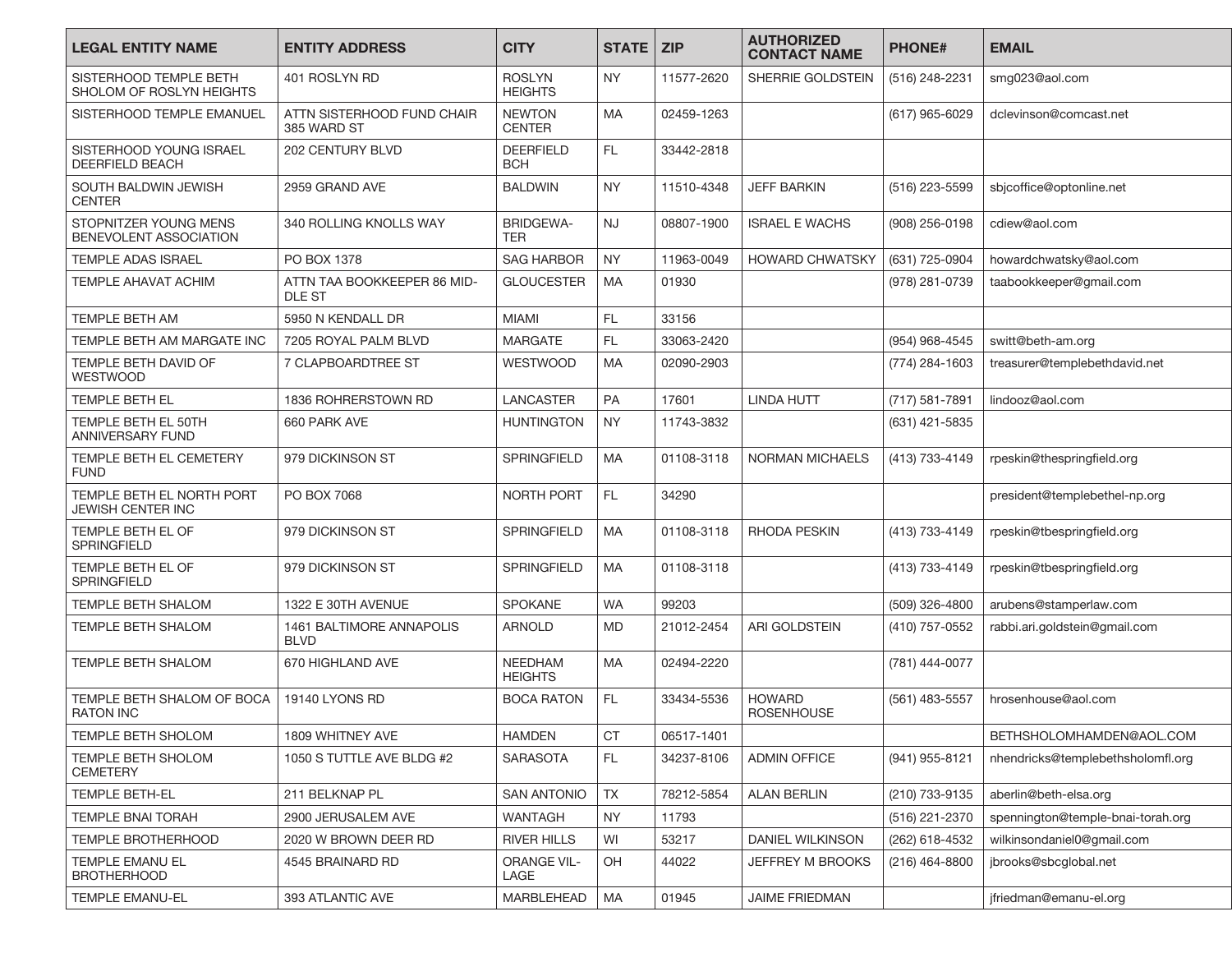| <b>LEGAL ENTITY NAME</b>                                                      | <b>ENTITY ADDRESS</b>                                        | <b>CITY</b>                   | <b>STATE</b> | <b>ZIP</b> | <b>AUTHORIZED</b><br><b>CONTACT NAME</b> | <b>PHONE#</b>  | <b>EMAIL</b>                       |
|-------------------------------------------------------------------------------|--------------------------------------------------------------|-------------------------------|--------------|------------|------------------------------------------|----------------|------------------------------------|
| TEMPLE EMANU-EL OF CLOSTER                                                    | 180 PIERMONT RD                                              | <b>CLOSTER</b>                | <b>NJ</b>    | 07624      |                                          | (201) 750-9997 | anesini@templeemanu-el.com         |
| TEMPLE EMANUEL OF GREATER<br><b>NEW HAVEN</b>                                 | 150 DERBY AVE                                                | <b>ORANGE</b>                 | <b>CT</b>    | 06477-1342 | <b>LEONARD FARBER</b>                    | (203) 397-3000 |                                    |
| TEMPLE EMANUEL OF NEWTON                                                      | 385 WARD ST                                                  | <b>NEWTON</b>                 | <b>MA</b>    | 02459-1263 | <b>JEFF LURIE</b>                        | (617) 558-8110 | jlurie@templemanuel.com            |
| TEMPLE EMANU-EL OF UTICA NY<br><b>MUSSMAN FUND</b>                            | 2710 GENESEE ST                                              | <b>UTICA</b>                  | <b>NY</b>    | 13502      |                                          | (315) 724-4177 | srudo@roadrunner.com               |
| <b>TEMPLE EMANUEL SINAI</b>                                                   | 661 SALISBURY STREET                                         | <b>WORCESTER</b>              | MA           | 01609      |                                          | (508) 755-1257 | amayou@emanuelsinai.org            |
| TEMPLE EMANUEL SINAI FANNIE<br><b>GORDON FUND</b>                             | 661 SALISBURY ST                                             | <b>WORCESTER</b>              | MA           | 01609-1120 |                                          | (508) 755-1257 |                                    |
| <b>TEMPLE HAR SHALOM</b>                                                      | 104 MOUNT HOREB ROAD                                         | <b>WARREN</b>                 | <b>NJ</b>    | 07059      | <b>RANDI MUSNITSKY</b>                   | (732) 356-8777 | rabbimusnitsky@templeharshalom.org |
| <b>TEMPLE ISRAEL</b>                                                          | 601 N MONTGOMERY ST MILLER<br><b>BEACH</b>                   | <b>GARY</b>                   | IN           | 46403      | <b>LISA GIGLIO</b>                       | (708) 774-1317 | LSG@calumet.net                    |
| TEMPLE ISRAEL CJE<br><b>ENDOWMENT FUND</b>                                    | 200 STATE ST                                                 | PORTSMOUTH                    | <b>NH</b>    | 03801-3828 |                                          | (603) 436-5301 | templeoffice@templeisraelnh.org    |
| TEMPLE ISRAEL CULTURAL<br><b>ENDOWMENT FUND</b>                               | C/O TEMPLE ISRAEL 200 STATE ST                               | PORTSMOUTH                    | <b>NH</b>    | 03801      |                                          | (603) 436-5301 | templeoffice@templeisraelnh.org    |
| <b>TEMPLE ISRAEL ENDOWMENT</b><br><b>FUND</b>                                 | 200 STATE ST                                                 | <b>PORTSMOUTH</b>             | <b>NH</b>    | 03801-3828 | <b>IRA SCHWARTZ</b>                      | (603) 436-5301 | templeoffice@templeisraelnh.org    |
| TEMPLE ISRAEL FOUNDATION                                                      | 2324 EMERSON AVE S                                           | <b>MINNEAPOLIS</b>            | <b>MN</b>    | 55405-2635 | <b>ANNE RASMUSSEN</b>                    | (612) 374-0368 | ARasmussen@templeisrael.com        |
| TEMPLE ISRAEL INSTITUTIONAL<br>OPERATING ENDOWMENT FUND                       | 200 STATE ST                                                 | PORTSMOUTH                    | <b>NH</b>    | 03801-3828 | <b>IRA SCHWARTZ</b>                      | (603) 436-5301 | templeoffice@templeisraelnh.org    |
| <b>TEMPLE ISRAEL LEGACY</b><br><b>ENDOWMENT FUND</b>                          | 200 STATE ST                                                 | PORTSMOUTH                    | <b>NH</b>    | 03801-3828 |                                          | (603) 436-5301 | templeoffice@templeisraelnh.org    |
| TEMPLE ISRAEL OF DETROIT                                                      | 5725 WALNUT LAKE RD                                          | W BLOOM-<br><b>FIELD</b>      | MI           | 48323      |                                          | (312) 655-5210 | valerie.nowak@gs.com               |
| TEMPLE ISRAEL OF GREAT NECK                                                   | 108 OLD MILL RD                                              | <b>GREAT NECK</b>             | <b>NY</b>    | 11023-1935 |                                          | (516) 482-7800 | lkralstein@tign.org                |
| TEMPLE ISRAEL SISTERHOOD                                                      | 432 30TH ST NW                                               | <b>CANTON</b>                 | OH           | 44709-3108 | <b>BARBARA SPERA</b>                     | (330) 455-5197 | templeisraelcanton@gmail.com       |
| <b>TEMPLE JEREMIAH</b>                                                        | 937 HAPP RD PO BOX N193                                      | <b>NORTHFIELD</b>             | IL.          | 60093      | <b>DANIEL AARON</b><br><b>GLASSMAN</b>   | (847) 441-5760 | daniel@templejeremiah.org          |
| TEMPLE JUDEA OF LAGUNA<br><b>HILLS</b>                                        | 24512 MOULTON PKWY                                           | LAGUNA<br><b>WOODS</b>        | CA           | 92637      | <b>BRIAN R PROBOLSKY</b>                 | (949) 830-0470 | tjoffice@templejudealw.org         |
| <b>TEMPLE OF AARON</b><br>CONGREGATION                                        | 616 S MISSISSIPPI RIVER BLVD                                 | <b>SAINT PAUL</b>             | MN           | 55116      | <b>KEN AGRANOFF</b>                      | (651) 698-8875 | kenagranoff@templeofaaron.org      |
| TEMPLE SINAI OF PALM BEACH<br><b>COUNTY INC</b>                               | 2475 W ATLANTIC AVE                                          | <b>DELRAY</b><br><b>BEACH</b> | FL.          | 33445-4425 |                                          | (561) 276-6161 | mark@templesinaipbc.org            |
| THE ASSOCIATED JEWISH<br><b>COMMUNITY FEDERATION OF</b><br><b>BALTIMORE</b>   | 101 WEST MOUNT ROYAL AVENUE                                  | <b>BALTIMORE</b>              | MD           | 21201      | <b>DENISE SNYDER</b>                     | (410) 369-9222 | dsnyder@associated.org             |
| THE BRANDEIS SCHOOL OF SAN<br><b>FRANCISCO</b>                                | 655 BROTHERHOOD WAY                                          | SAN FRANCIS-<br>CO            | CA           | 94132      | <b>CAMILLE ALLEN</b><br><b>WRIGHT</b>    | (415) 406-1035 | cwright@sfbrandies.org             |
| THE ERNEST AND META<br><b>OPPENHEIMER CHARITABLE</b><br><b>FOUNDATION INC</b> | C/O LEVIN & GANN PA 502 WASH-<br><b>INGTON AVE 8TH FLOOR</b> | <b>TOWSON</b>                 | <b>MD</b>    | 21204      | <b>JODY MAIER</b>                        |                |                                    |
| THE JEWISH FEDERATION OF<br>MIDDLESEX AND MONMOUTH<br><b>COUNTIES</b>         | 230 OLD BRIDGE TPKE                                          | <b>SOUTH RIVER</b>            | <b>NJ</b>    | 08882      |                                          | (732) 588-1800 |                                    |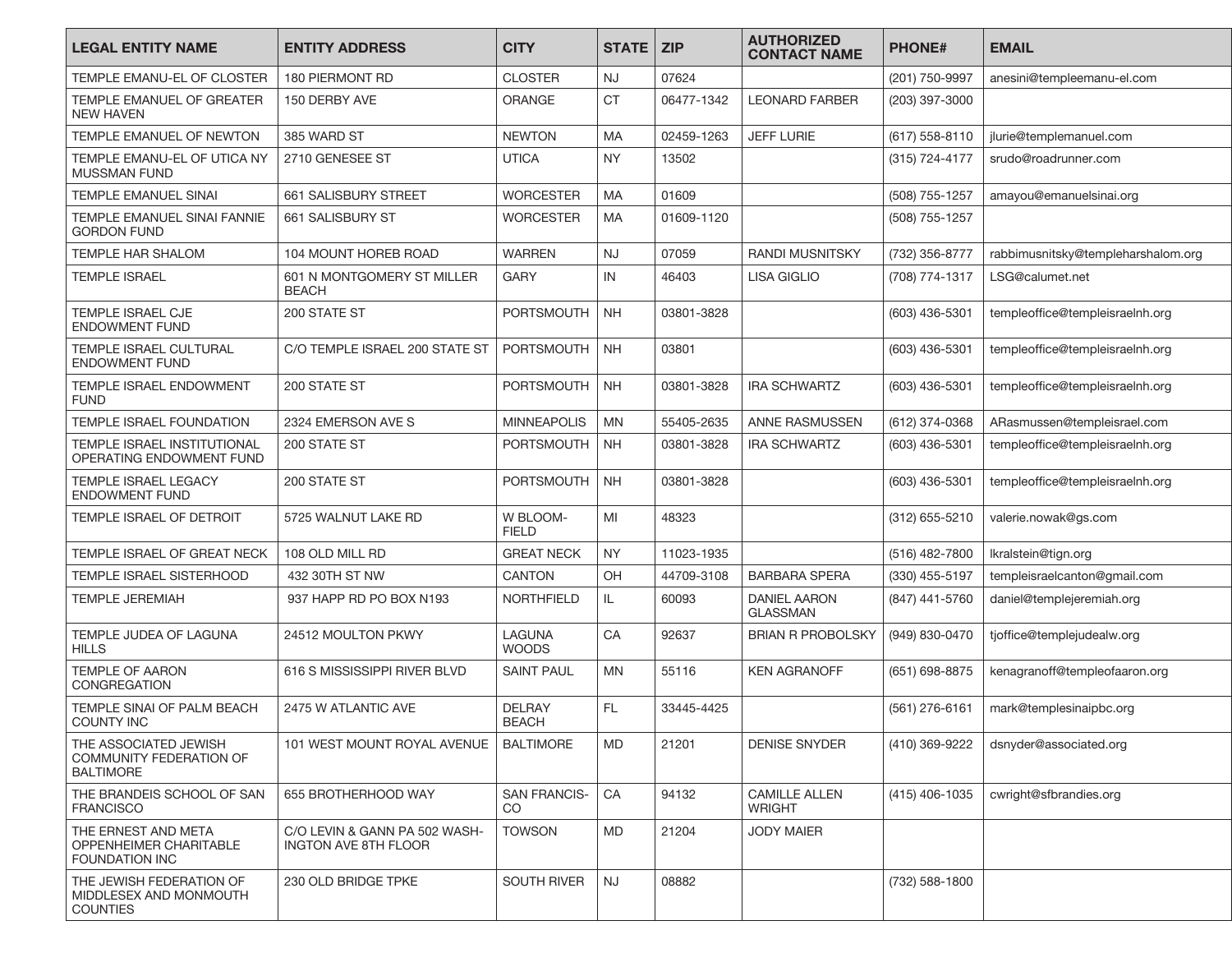|                | <b>LEGAL ENTITY NAME</b>                                                                 | <b>ENTITY ADDRESS</b>                                       | <b>CITY</b>                    | STATE   ZIP |            | <b>AUTHORIZED</b><br><b>CONTACT NAME</b>           | <b>PHONE#</b>    | <b>EMAIL</b>                 |
|----------------|------------------------------------------------------------------------------------------|-------------------------------------------------------------|--------------------------------|-------------|------------|----------------------------------------------------|------------------|------------------------------|
|                | THE JEWISH FEDERATION OF<br>SOUTH PALM BEACH COUNTY                                      | 9901 DONNA KLEIN BLVD                                       | <b>BOCA RATON</b>              | FL.         | 33428-1756 | <b>KAREN MILLROY-</b><br><b>GOBRECHT</b>           | (561) 852-6008   | karenm@bocafed.org           |
|                | THE MIRYAM INSTITUTE                                                                     | P.O. BOX 243                                                | <b>GREAT NECK</b>              | <b>NY</b>   | 11022      | <b>ROZITA PNINI</b>                                | 516-672-6662     | info@MirYamInstitute.org     |
|                | THE NEW JEWISH<br><b>CONGREGATION INC</b>                                                | 13563 COUNTY RD 101                                         | <b>OXFORD</b>                  | FL.         | 34484-2430 |                                                    | (352) 454-4741   | john.swanson@ansys.com       |
|                | THE PARK SYNAGOGUE                                                                       | 27500 SHAKER BLVD                                           | PEPPER PIKE                    | OH          | 44124-5050 | <b>PAUL LINDBERG</b>                               | (216) 371-2244   | plindberg@parksyn.org        |
|                | THE REFORM TEMPLE OF<br><b>ROCKLAND MEN'S CLUB</b>                                       | 12 REINA LANE                                               | <b>VLY COTTAGE</b>             | <b>NY</b>   | 10989      | <b>DAVID FIRSTENBERG</b>                           | (845) 641-8286   | mitchrocks@aol.com           |
|                | THE SARAMAR CHARITABLE<br><b>FUND</b>                                                    | 130 S 18TH ST UNIT 3301                                     | PHILADELPHIA                   | <b>PA</b>   | 19103-4932 | <b>MARJORIE</b><br><b>HONICKMAN</b>                | (215) 887-0823   | honickmanm@hongrp.com        |
|                | THE SISTERHOOD OF TEMPLE<br><b>EMANU-EL OF CLOSTER</b>                                   | 180 PIERMONT RD                                             | <b>CLOSTER</b>                 | <b>NJ</b>   | 07624      |                                                    | (201) 750-9997   | billig@templeemanu-el.com    |
|                | THE SISTERHOOD OF THE<br><b>WASHINGTON HEBREW</b><br>CONGREGATION                        | ATTN TREASURER 3935 MACOMB<br>ST NW                         | <b>WASHINGTON</b>              | DC          | 20016      |                                                    | (301) 340-6766   | whcsisterhood@gmail.com      |
|                | <b>TIFERET BET ISRAEL</b><br><b>SYNAGOGUE</b>                                            | 1920 SKIPPACK PIKE                                          | <b>BLUE BELL</b>               | PA          | 19422-1309 | <b>MATAN SILBERSTEIN</b>                           | (610) 275-8797   | exec@tbibluebell.org         |
|                | TREE OF LIFE SISTERHOOD                                                                  | 5898 WILKINS AVE                                            | <b>PITTSBURGH</b>              | PA          | 15217-1246 | <b>MARCIA STEWART</b>                              | (412) 521-0151   | msstewart@mac.com            |
|                | UJA FEDERATION OF NEW YORK                                                               | 130 E 59TH ST                                               | <b>NEW YORK</b>                | <b>NY</b>   | 10022      | <b>SECURITIES DEPT</b><br><b>STEPHANIE SOTTILE</b> | (212) 836-1326   | rubinm@ujafeny.org           |
|                | UNION FOR REFORM JUDAISM                                                                 | 633 THIRD AVENUE, 7TH FLOOR                                 | <b>NEW YORK</b>                | <b>NY</b>   | 10017      | <b>JENNIFER BRODKEY</b>                            | $(212)$ 650-4000 | urj@urj.org                  |
|                | UNION OF ORTHODOX JEWISH<br>CONGREGATIONS OF AMERICA                                     | 11 BROADWAY                                                 | <b>NEW YORK</b>                | <b>NY</b>   | 10004      | <b>MARK BANE</b>                                   | (212) 563-4000   | info@ou.org                  |
|                | UNITED HEBREW CEMETERY<br><b>ASSOCIATION</b>                                             | 6841 E 62ND AVE                                             | <b>COMMERCE</b><br><b>CITY</b> | CO          | 80022      |                                                    | (303) 286-1153   | rosehillcem@westoffice.net   |
|                | UNITED HEBREW<br>CONGREGATION SPIELBERG<br><b>ISRAEL SCHOLARSHIP</b>                     | C/O RAYMOND JAMES 9900 CLAY-<br>TON RD                      | <b>SAINT LOUIS</b>             | <b>MO</b>   | 63124      |                                                    | (314) 469-0700   | temple@unitedhebrew.org      |
|                | UNITED JEWISH APPEAL<br>FEDERATION OF JEWISH<br>PHILANTHROPIES OF NEW YORK<br><b>INC</b> | UJA-FEDERATION OF NEW YORK<br>130 EAST 59TH STREET ROOM 422 | <b>NEW YORK</b>                | NY.         | 10022-1302 | <b>JOANN LOCAS-</b><br>CIO-CONTROLLER              | (212) 836-1730   | racadiof@ujafedny.org        |
|                | UNITED JEWISH CENTER ACTION<br><b>FUND</b>                                               | 141 DEER HILL AVE                                           | <b>DANBURY</b>                 | <b>CT</b>   | 06810-7726 |                                                    | (203) 797-1345   | c.g.silvert@snet.net         |
| Jewish Federal | <b>JEWISH FEDERATION OF</b><br><b>BROWARD COUNTY</b>                                     | 5890 S PINE ISLAND RD                                       | <b>DAVIE</b>                   | FL.         | 33328-5933 | <b>STEPHANIE</b><br>WHITFIELD                      | (954) 252-6921   | swhitfield@jewishbroward.org |
|                | UNITED JEWISH FEDERATION                                                                 | 234 MCKEE PL                                                | <b>PITTSBURGH</b>              | PA          | 15213-3916 | <b>MILO AVERBACH</b>                               |                  |                              |
|                | UNITED JEWISH FEDERATION OF<br><b>GREATER PITTSBURGH</b>                                 | 234 MCKEE PL                                                | <b>PITTSBURGH</b>              | PA          | 15213      | <b>DANIEL BRANDEIS</b>                             | (412) 992-5259   | jkaplan@jfedpgh.org          |
|                | UNITED JEWISH FEDERATION OF<br>NENY ENDOWMENT FUND                                       | THE GOLUB CENTER 184<br>WASHINGTON AVE EXT                  | <b>ALBANY</b>                  | <b>NY</b>   | 12203      | ROB KOVACH                                         | (518) 783-7800   | rkovach@jewishfedny.org      |
|                | UNITED JEWISH FEDERATION OF<br>NORTHEASTERN NEW YORK                                     | THE GOLUB CENTER 184<br><b>WASHINGTON AVE EXT</b>           | <b>ALBANY</b>                  | NY          | 12203      | ROBERT R KOVACH                                    | (518) 783-7800   | rkovach@jewishfedny.org      |
|                | UNITED MASHADI JEWISH<br><b>COMMUNITY OF AMERICA</b>                                     | 54 STEAMBOAT RD                                             | <b>GREAT NECK</b>              | NY          | 11024-1839 |                                                    | (516) 487-3636   |                              |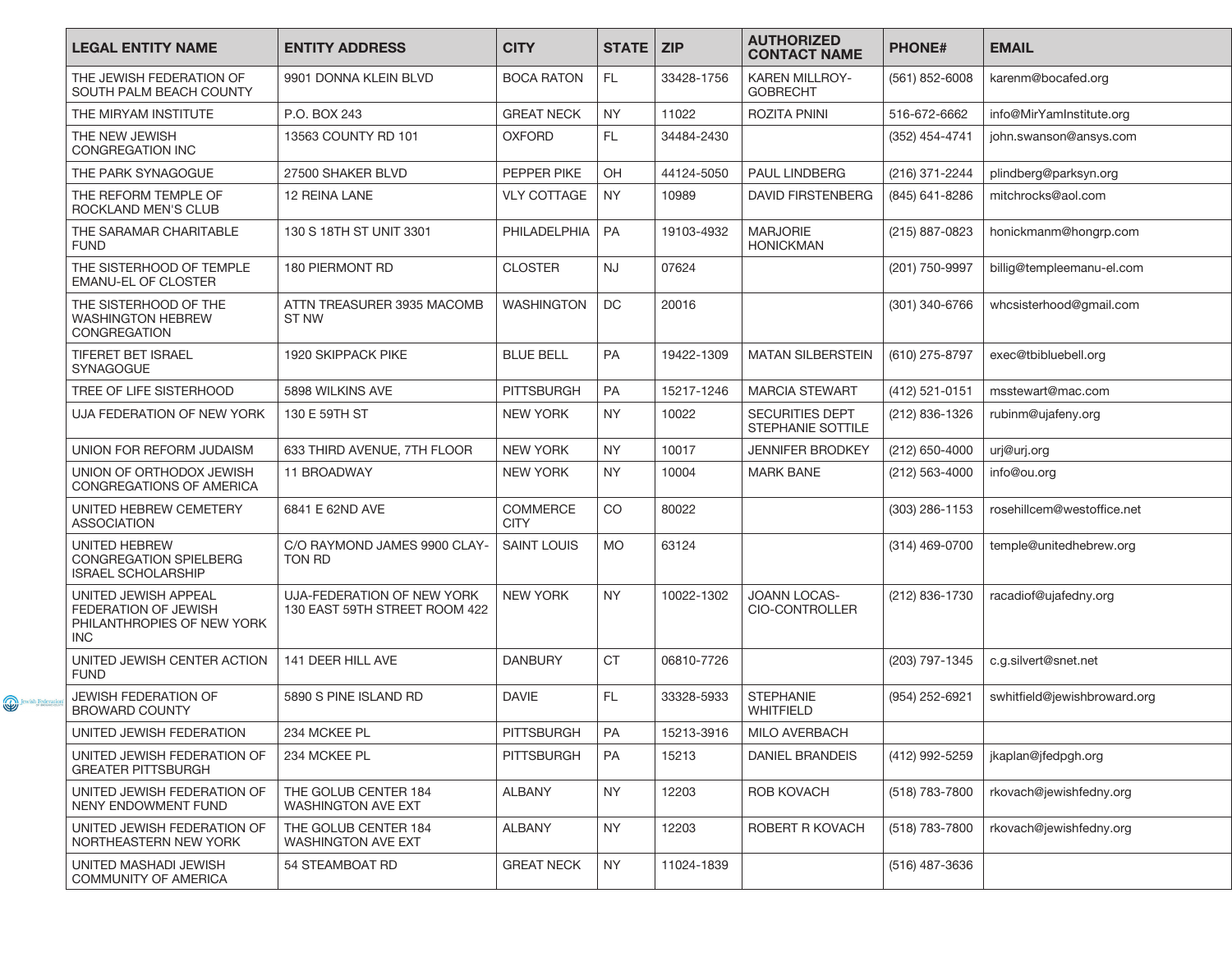| <b>LEGAL ENTITY NAME</b>                                | <b>ENTITY ADDRESS</b>          | <b>CITY</b>                      | <b>STATE</b> | <b>ZIP</b> | <b>AUTHORIZED</b><br><b>CONTACT NAME</b> | <b>PHONE#</b>    | <b>EMAIL</b>             |
|---------------------------------------------------------|--------------------------------|----------------------------------|--------------|------------|------------------------------------------|------------------|--------------------------|
| UNITED SYNAGOGUE OF<br><b>CONSERVATIVE JUDAISM</b>      | 3080 BROADWAY                  | <b>NEW YORK</b>                  | <b>NY</b>    | 10027      | <b>NED GLADSTEIN</b>                     | (212) 533-7800   | info@uscj.org            |
| <b>VALLEY BETH SHALOM</b>                               | 15739 VENTURA BLVD             | <b>ENCINO</b>                    | CA           | 91436-2903 |                                          |                  |                          |
| <b>WIZO</b>                                             | 950 THIRD AVENUE, SUITE 2803   | <b>NEW YORK</b>                  | <b>NY</b>    | 10022      | EVELYN SOMMER                            | $(212)$ 751-6461 | infodep@wizo.org         |
| WOMEN OF REFORM JUDAISM                                 | 633 THIRD AVENUE, 7TH FLOOR    | <b>NEW YORK</b>                  | <b>NY</b>    | 10017      | <b>SUSAN C BASS</b>                      | (212) 650-4050   | wrj@urj.org              |
| WOMENS INTERNATIONAL<br>ZIONIST ORGANIZATION            | 950 3RD AVENUE STE 2803        | <b>NEW YORK</b>                  | <b>NY</b>    | 10022      |                                          | (212) 751-6461   |                          |
| <b>WOMEN'S LEAGUE TEMPLE BETH</b><br><b>AHM YISRAEL</b> | 60 TEMPLE DR                   | SPRINGFIELD                      | <b>NJ</b>    | 07081      | <b>HELEN JENYS</b>                       | (973) 376 7418   | hjenys@comcast.net       |
| <b>WOMENS LEGUE FOR</b><br><b>CONSERVATIVE JUDAISM</b>  | 475 RIVERSIDE DRIVE, SUITE 820 | <b>NEW YORK</b>                  | <b>NY</b>    | 10115      | <b>MARGIE MILLER</b>                     | (212) 870-1260   | womensleague@wlcj.org    |
| WOODMERE SISTERHOOD<br><b>SCHOLARSHIP FUND</b>          | 111 IRVING PL                  | <b>WOODMERE</b>                  | <b>NY</b>    | 11598-1255 |                                          |                  |                          |
| <b>WORCESTER JEWISH</b><br><b>COMMUNITY CENTER</b>      | 633 SALISBURY ST               | <b>WORCESTER</b>                 | <b>MA</b>    | 01609-1120 | <b>JANINE LA PAN</b>                     |                  | jlapan@worcesterjcc.org  |
| <b>WORKERS CIRCLE</b>                                   | 247 W 37TH STREET, 5TH FLOOR   | <b>NEW YORK</b>                  | <b>NY</b>    | 10018      | <b>RICHARD RUMELT</b>                    | (212) 889-6800   | info@circle.org          |
| WORLD JEWISH CONGRESS<br>(AMERICAN SECTION) INC         | 501 MADISON AVENUE 9TH FLOOR   | <b>NEW YORK</b>                  | <b>NY</b>    | 10022      | <b>DAVID FRANKEL</b>                     | (212) 894-4760   | david.frankel@wjc.org    |
| <b>WORLD ORT USA</b>                                    | <b>126 ALBERT STREET</b>       | LONDON.                          | GB           |            | DR CONRAD GILES                          |                  | wo@ort.org               |
| WORLD ZIONIST EXECUTIVE USA                             | 633 THIRD AVENUE, 21ST FLOOR   | <b>NEW YORK</b>                  | <b>NY</b>    | 10017      | <b>MARLENE POST</b>                      | (212) 339-6000   |                          |
| WRJ SISTERHOOD OF TEMPLE<br>AM ECHAD                    | 1 SAPERSTEIN PLAZA             | <b>LYNBROOK</b>                  | <b>NY</b>    | 11563-2428 |                                          |                  | desmoller@verizon.net    |
| YESHIVA BETH ABRAHAM OF<br><b>JERUSALEM INC</b>         | 73 W 47TH ST                   | <b>NEW YORK</b>                  | NY.          | 10036      | YEHUDA WEINBERG                          | (212) 819-0355   | ybaslonim@aol.com        |
| YESHIVA OF CENTRAL QUEENS<br><b>BUILDING FUND</b>       | 147-37 70TH RD                 | <b>FLUSHING</b>                  | NY.          | 11367-1719 | RABBI JACOB<br><b>LONNER</b>             | (718) 793-8500   | ckramer@ycq.us           |
| YESHIVA UNIVERSITY<br><b>ACCOUNTING DEPT</b>            | 500 W 185TH ST RM BH1013       | <b>NEW YORK</b>                  | NY.          | 10033-3201 | <b>ADAM GLEICHER</b>                     |                  |                          |
| YOUNG ISRAEL BETH EL OF<br><b>BOROUGH PARK</b>          | 4802 15TH AVE                  | <b>BROOKLYN</b>                  | <b>NY</b>    | 11219-3221 |                                          |                  |                          |
| YOUNG ISRAEL OF DEERFIELD<br><b>BEACH INC</b>           | <b>202 CENTURY BLVD</b>        | <b>DEERFIELD</b><br><b>BEACH</b> | FL.          | 33442-2818 | <b>MARTY SCHLOSS</b>                     | (954) 571-3904   | vidb4444@bellsouth.net   |
| YOUNG ISRAEL OF EAST<br><b>BRUNSWICK</b>                | 195 DUNHAMS CORNER ROAD        | <b>EAST BRUNS-</b><br>WICK       | <b>NJ</b>    | 08816      | RALPH ROSENBAUM                          | (732) 441-1818   | ralph@taxcpa2.com        |
| YOUNG ISRAEL OF FOREST HILLS   7100 YELLOWSTONE BLVD    |                                | <b>FOREST HILLS</b>              | <b>NY</b>    | 11375-3540 |                                          | (718) 268-7100   | Philip.Belkin@Gmail.com  |
| YOUNG ISRAEL OF HOUSTON                                 | 7823 LUDINGTON DR              | <b>HOUSTON</b>                   | <b>TX</b>    | 77071      |                                          | (713) 729-0719   | rw@yihouston.org         |
| YOUNG PEOPLES SYNAGOGUE                                 | PO BOX 8141                    | <b>PITTSBURGH</b>                | PA           | 15217-0141 |                                          | (412) 421-9266   | mhershb100@aol.com       |
| ZION CEMETERY ASSOCIATION<br>CONGREGATION B'NAI ISRAEL  | PO BOX 904                     | <b>OSHKOSH</b>                   | WI           | 54903-0904 |                                          | (920) 954-7163   | VinceS@cadreservices.com |
| ZIONIST HOUSE INC                                       | 102 MEADOWBROOK ROAD           | <b>NEWTON</b>                    | MA           | 02459      | <b>SHIMSHON</b><br>ERENFELD              | (617) 738-0500   | sam@bler.com             |
| ZIONIST ORGANIZATION OF<br><b>AMERICA</b>               | 633 THIRD AVE, 21ST FL         | <b>NEW YORK</b>                  | NY.          | 10017      | <b>MORT KLEIN</b>                        | (212) 481-1500   | info@zoa.org             |
| ZIONIST ORGANIZATION OF<br>AMERICA PITTSBURGH DISTRICT  | 6507 WILKINS AVE STE 102       | <b>PITTSBURGH</b>                | PA           | 15217-1367 | <b>EXECUTIVE</b><br><b>DIRECTOR</b>      | (412) 665-4630   | pittsburgh@zoa.org       |

ZGA